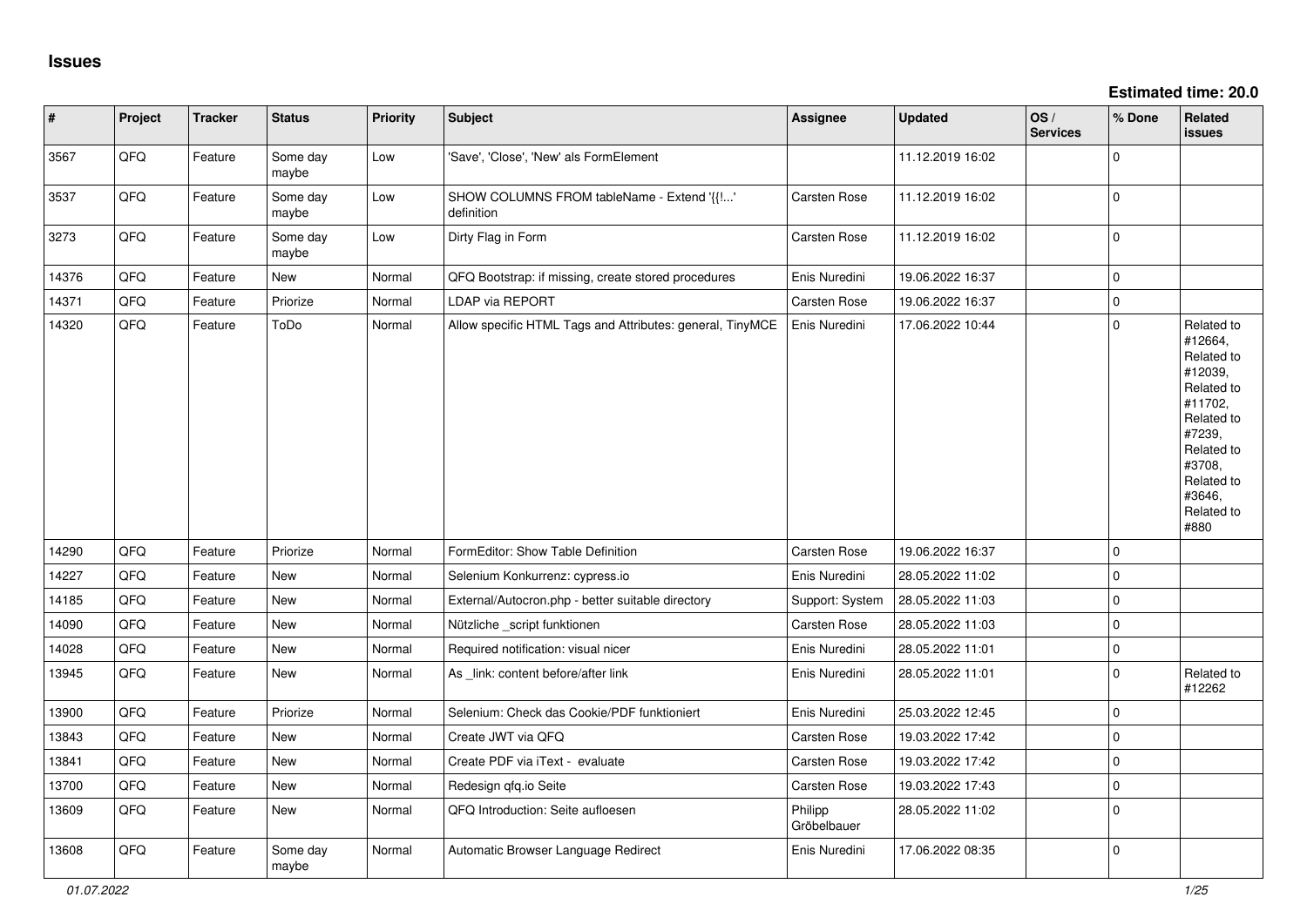| #     | Project | <b>Tracker</b> | <b>Status</b>              | <b>Priority</b> | <b>Subject</b>                                                                              | <b>Assignee</b>     | <b>Updated</b>   | OS/<br><b>Services</b> | % Done      | <b>Related</b><br>issues                                               |
|-------|---------|----------------|----------------------------|-----------------|---------------------------------------------------------------------------------------------|---------------------|------------------|------------------------|-------------|------------------------------------------------------------------------|
| 13566 | QFQ     | Feature        | Ready to sync<br>(develop) | Normal          | Delete config-example.qfq.php file                                                          | Carsten Rose        | 23.12.2021 09:25 |                        | $\mathbf 0$ |                                                                        |
| 13467 | QFQ     | Feature        | New                        | Normal          | ChangeLog Generator                                                                         | Carsten Rose        | 19.03.2022 17:46 |                        | $\mathbf 0$ | Related to<br>#11460                                                   |
| 13354 | QFQ     | Feature        | New                        | Normal          | Using Websocket in QFQ                                                                      | <b>Carsten Rose</b> | 10.11.2021 15:47 |                        | $\mathbf 0$ |                                                                        |
| 12679 | QFQ     | Feature        | New                        | Normal          | tablesorter: custom column width                                                            | Carsten Rose        | 16.06.2021 11:10 |                        | $\mathbf 0$ |                                                                        |
| 12664 | QFQ     | Feature        | New                        | Normal          | TinyMCE: report/remove malicous HTML/JS Code                                                | Carsten Rose        | 19.03.2022 17:47 |                        | $\mathbf 0$ | Related to<br>#14320                                                   |
| 12630 | QFQ     | Feature        | In Progress                | Normal          | Input: date[time]: min / max values                                                         | Enis Nuredini       | 20.06.2022 18:31 |                        | $\mathbf 0$ | Related to<br>#10096,<br>Related to<br>#14302.<br>Related to<br>#14303 |
| 12611 | QFQ     | Feature        | Some day<br>maybe          | Normal          | Refactoring: Bootstrap with Lazy Loading                                                    | <b>Carsten Rose</b> | 08.06.2022 10:37 |                        | $\mathbf 0$ | Related to<br>#12490,<br>Related to<br>#10013,<br>Related to<br>#7732  |
| 12603 | QFQ     | Feature        | New                        | Normal          | Dropdown (Select), Radio, checkbox:<br>itemListAlways={{!SELECT key, value}}                | <b>Carsten Rose</b> | 19.03.2022 17:47 |                        | $\mathbf 0$ |                                                                        |
| 12556 | QFQ     | Feature        | New                        | Normal          | Pills Title: colored = static or dynamic on allrequiredgiven                                | Benjamin Baer       | 19.03.2022 17:49 |                        | $\mathbf 0$ |                                                                        |
| 12504 | QFQ     | Feature        | Priorize                   | Normal          | sql.log: report fe.id                                                                       | Carsten Rose        | 05.05.2021 22:09 |                        | $\mathbf 0$ |                                                                        |
| 12503 | QFQ     | Feature        | Priorize                   | Normal          | Detect dangerous UPDATE statement with missing WHERE                                        | Carsten Rose        | 05.05.2021 22:09 |                        | $\mathbf 0$ |                                                                        |
| 12490 | QFQ     | Feature        | New                        | Normal          | Loading Plugins in QFQ - see what tinymce does. (lazy<br>loading)                           | Benjamin Baer       | 08.06.2022 10:37 |                        | $\mathbf 0$ | Related to<br>#12611,<br>Related to<br>#10013,<br>Related to<br>#7732  |
| 12480 | QFQ     | Feature        | New                        | Normal          | If QFQ upgrade is running, block further request                                            | <b>Carsten Rose</b> | 03.05.2021 20:45 |                        | $\mathbf 0$ |                                                                        |
| 12477 | QFQ     | Feature        | New                        | Normal          | Support for refactoring: Form, FormElement, diverse<br>Tabellen/Spalten, tt-content Records | <b>Carsten Rose</b> | 03.05.2021 20:45 |                        | $\mathbf 0$ |                                                                        |
| 12476 | QFQ     | Feature        | New                        | Normal          | clearMe: a) should trigger 'dirty', b) sticky on textarea resize                            | Benjamin Baer       | 04.01.2022 08:40 |                        | 0           | Related to<br>#9528                                                    |
| 12474 | QFQ     | Feature        | New                        | Normal          | Check BaseConfigURL if it is given and the the last char is '/'                             | Carsten Rose        | 03.05.2021 20:45 |                        | $\mathbf 0$ |                                                                        |
| 12465 | QFQ     | Feature        | New                        | Normal          | QFQ Function: use in FE to fill StoreRecord                                                 | Carsten Rose        | 05.05.2021 21:58 |                        | $\mathbf 0$ |                                                                        |
| 12452 | QFQ     | Feature        | Priorize                   | Normal          | BaseURL: alsways with '/' at the end                                                        | Carsten Rose        | 19.06.2022 13:45 |                        | 0           | Related to<br>#10782                                                   |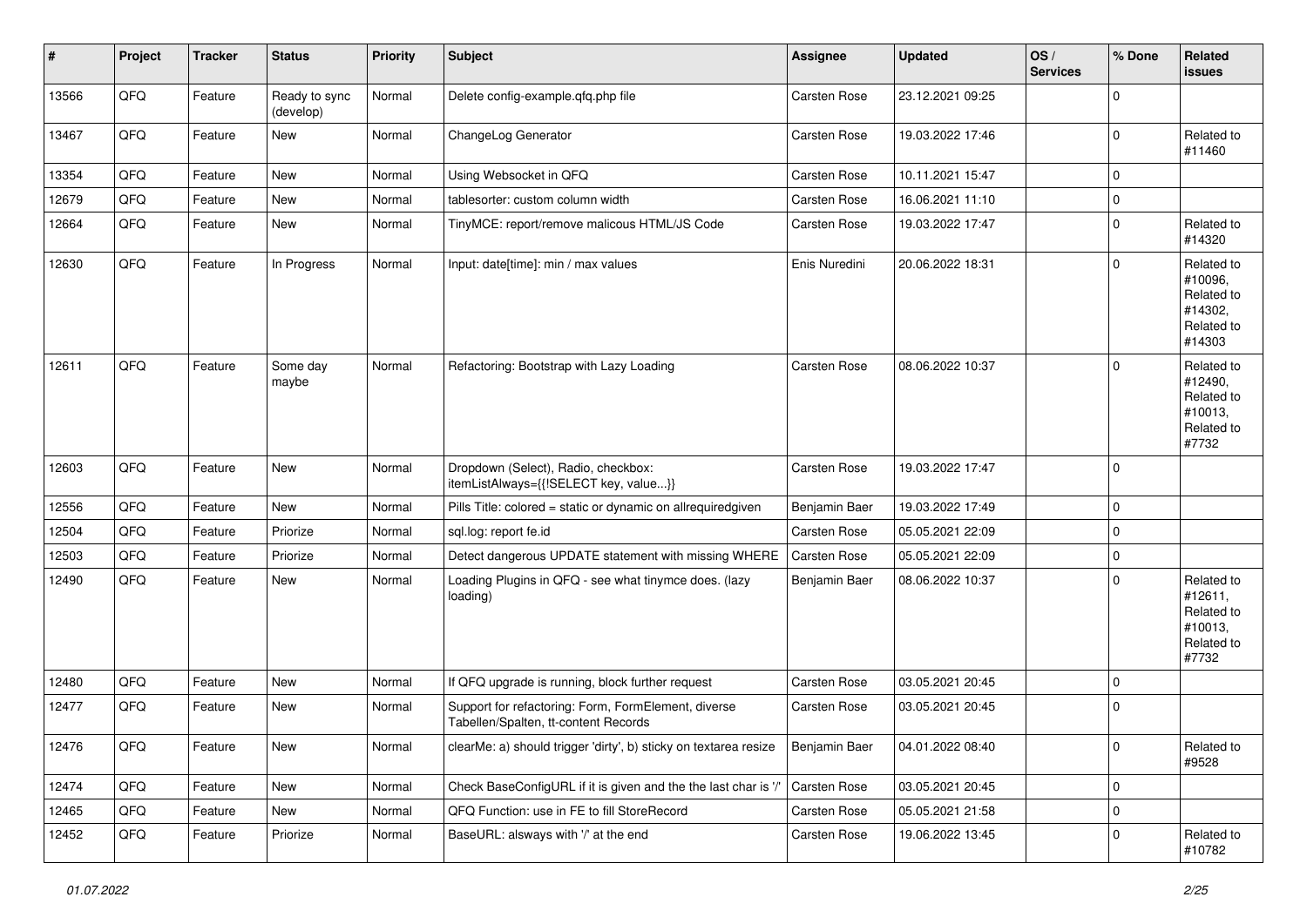| ∦     | Project | <b>Tracker</b> | <b>Status</b>     | <b>Priority</b> | <b>Subject</b>                                                                                                 | Assignee            | <b>Updated</b>   | OS/<br><b>Services</b> | % Done      | Related<br><b>issues</b>                                                    |
|-------|---------|----------------|-------------------|-----------------|----------------------------------------------------------------------------------------------------------------|---------------------|------------------|------------------------|-------------|-----------------------------------------------------------------------------|
| 12439 | QFQ     | Feature        | In Progress       | Normal          | TinyMCE Paste from Word & Character Count/Limit                                                                | Carsten Rose        | 05.05.2021 22:15 |                        | $\Omega$    |                                                                             |
| 12413 | QFQ     | Feature        | New               | Normal          | STORE_TYPO3: enhance for {{be_users.email:T}},<br>{{fe users.email:T}}                                         | Carsten Rose        | 03.05.2021 20:45 |                        | $\Omega$    | Related to<br>#12412,<br>Related to<br>#10012                               |
| 12412 | QFQ     | Feature        | New               | Normal          | Action/Escape qualifier 'e' (empty), '0': if given, an empty<br>string (or '0') will be treated as 'not found' | <b>Carsten Rose</b> | 08.05.2021 09:40 |                        | $\mathbf 0$ | Related to<br>#12413,<br>Related to<br>#10012                               |
| 12400 | QFQ     | Feature        | <b>New</b>        | Normal          | Tutorial ist in QFQ Doku, Wird in der Suche gefunden, es<br>gibt aber kein Menupunkt - Inhalt ueberpruefen     | Carsten Rose        | 03.05.2021 20:45 |                        | $\Omega$    |                                                                             |
| 12337 | QFQ     | Feature        | Some day<br>maybe | Normal          | Database.php: better caching                                                                                   | Carsten Rose        | 16.09.2021 15:10 |                        | $\mathbf 0$ |                                                                             |
| 12330 | QFQ     | Feature        | <b>New</b>        | Normal          | Copy to input field / text area / TinyMCE                                                                      | Carsten Rose        | 07.04.2021 09:01 |                        | $\mathbf 0$ |                                                                             |
| 12315 | QFQ     | Feature        | Some day<br>maybe | Normal          | Form History (Diffs) / Backups                                                                                 | Carsten Rose        | 16.09.2021 15:10 |                        | $\Omega$    |                                                                             |
| 12269 | QFQ     | Feature        | <b>New</b>        | Normal          | 2FA - Login                                                                                                    | <b>Carsten Rose</b> | 03.05.2021 20:45 |                        | $\mathbf 0$ |                                                                             |
| 12262 | QFQ     | Feature        | ToDo              | Normal          | Form buttons on top: more customable                                                                           | Enis Nuredini       | 17.06.2022 10:44 |                        | $\Omega$    | Related to<br>#13945, Has<br>duplicate<br>#4046, Has<br>duplicate<br>#10080 |
| 12163 | QFQ     | Feature        | New               | Normal          | Checkbox: table wrap                                                                                           | Carsten Rose        | 03.05.2021 20:51 |                        | $\mathbf 0$ |                                                                             |
| 12162 | QFQ     | Feature        | New               | Normal          | FE.type=sendmail: personalized mailing (several mails) via<br>template                                         | Carsten Rose        | 03.05.2021 20:45 |                        | $\Omega$    |                                                                             |
| 12156 | QFQ     | Feature        | <b>New</b>        | Normal          | Form: Optional disable 'leave page'                                                                            |                     | 03.05.2021 20:45 |                        | $\mathbf 0$ |                                                                             |
| 12146 | QFQ     | Feature        | <b>New</b>        | Normal          | Autocron Job: Anzeigen wann der naechste Job ausgefuehrt<br>wird, resp das er nicht ausgefuehrt wird           | <b>Carsten Rose</b> | 15.03.2021 15:23 |                        | $\Omega$    |                                                                             |
| 12135 | QFQ     | Feature        | <b>New</b>        | Normal          | Subrecord: Notiz                                                                                               |                     | 24.04.2021 16:58 |                        | $\mathbf 0$ |                                                                             |
| 12119 | QFQ     | Feature        | New               | Normal          | AS paged: error message missing if there ist no 'r' argument.                                                  | Carsten Rose        | 03.05.2021 20:51 |                        | $\mathbf 0$ |                                                                             |
| 12109 | QFQ     | Feature        | New               | Normal          | Donwload Link: Plain, SIP, Persistent Link, Peristent SIP -<br>new notation                                    | Carsten Rose        | 03.05.2021 20:45 |                        | $\mathbf 0$ | Related to<br>#12085                                                        |
| 12039 | QFQ     | Feature        | New               | Normal          | Missing htmlSpecialChar() in pre processing on form submit                                                     |                     | 18.02.2021 00:09 |                        | $\Omega$    | Related to<br>#14320                                                        |
| 12038 | QFQ     | Feature        | <b>New</b>        | Normal          | a) STORE_VAR: filenameOnlyStripUniq, b) SP:<br>QSTRIPUNIQ()                                                    |                     | 17.02.2021 23:55 |                        | $\Omega$    |                                                                             |
| 12024 | QFQ     | Feature        | <b>New</b>        | Normal          | Excel Export: text columns by default decode<br>htmlspeciachar()                                               | <b>Carsten Rose</b> | 17.02.2021 23:55 |                        | $\mathbf 0$ | Related to<br>#12022                                                        |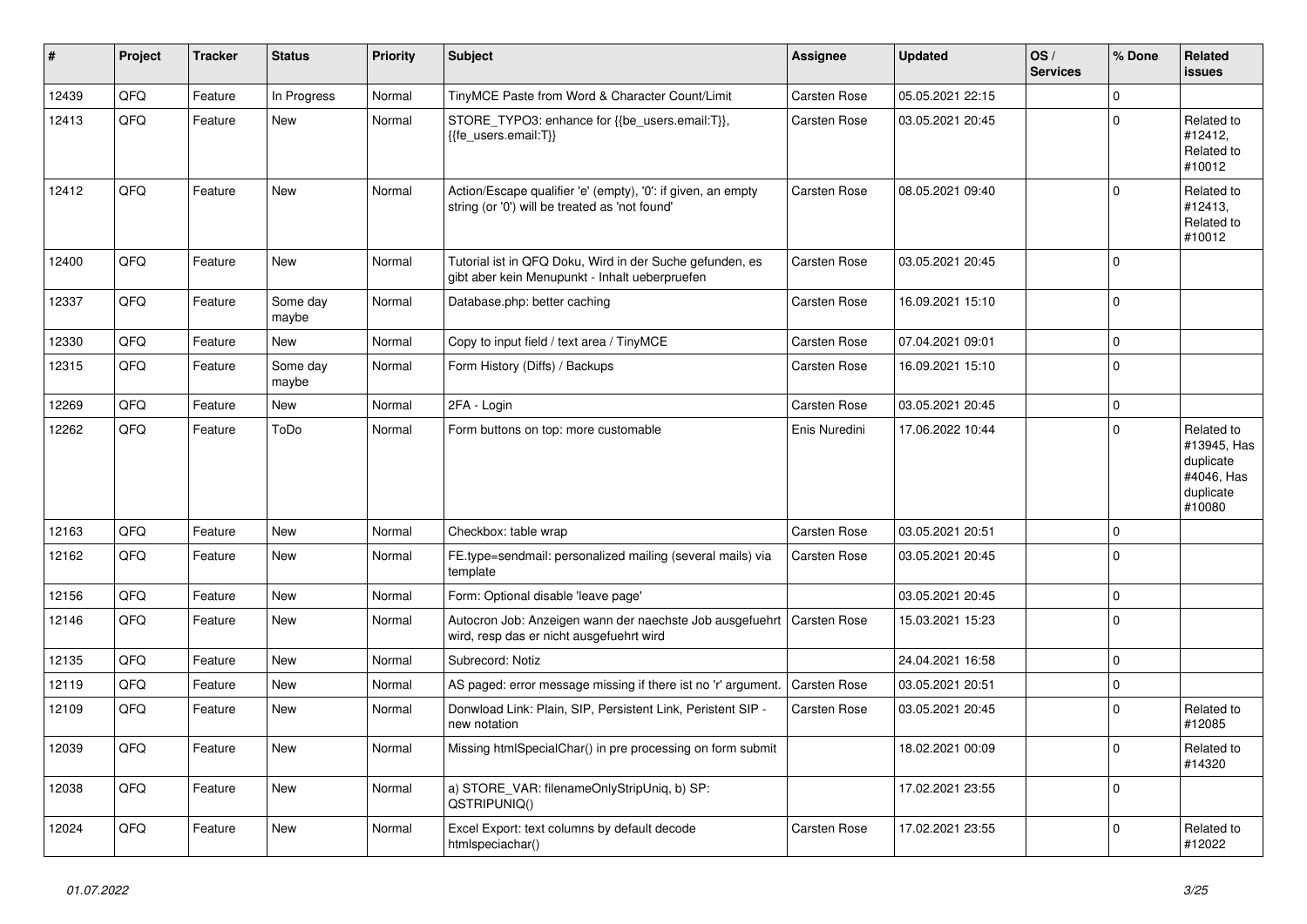| #     | Project | <b>Tracker</b> | <b>Status</b>     | <b>Priority</b> | <b>Subject</b>                                                                                       | <b>Assignee</b>                                        | <b>Updated</b>   | OS/<br><b>Services</b> | % Done      | Related<br><b>issues</b>                     |                      |
|-------|---------|----------------|-------------------|-----------------|------------------------------------------------------------------------------------------------------|--------------------------------------------------------|------------------|------------------------|-------------|----------------------------------------------|----------------------|
| 12023 | QFQ     | Feature        | <b>New</b>        | Normal          | MySQL Stored Precdure: QDECODESPECIALCHAR()                                                          | Carsten Rose                                           | 16.02.2021 11:16 |                        | $\mathbf 0$ | Related to<br>#12022                         |                      |
| 11980 | QFQ     | Feature        | In Progress       | Normal          | protected verzeichnis MUSS geschützt werden                                                          | Carsten Rose                                           | 07.09.2021 13:30 |                        | $\pmb{0}$   |                                              |                      |
| 11955 | QFQ     | Feature        | <b>New</b>        | Normal          | subrecord: new title option to set <th> attributes - e.g. to<br/>customize tablesorter options.</th> | attributes - e.g. to<br>customize tablesorter options. | Carsten Rose     | 03.05.2021 20:47       |             | $\mathbf 0$                                  | Related to<br>#11775 |
| 11892 | QFQ     | Feature        | <b>New</b>        | Normal          | tablesorter: columns with links are hard to order - new<br>qualifier 'Y: <ord>'</ord>                | Enis Nuredini                                          | 23.03.2022 09:22 |                        | $\mathbf 0$ |                                              |                      |
| 11775 | QFQ     | Feature        | <b>New</b>        | Normal          | Subrecord Tooltip pro Feld                                                                           | Carsten Rose                                           | 18.12.2020 15:22 |                        | $\mathbf 0$ | Related to<br>#11955                         |                      |
| 11747 | QFQ     | Feature        | <b>New</b>        | Normal          | Maintenance Page with Redirect                                                                       | Carsten Rose                                           | 03.05.2021 20:47 |                        | $\pmb{0}$   | Related to<br>#11741                         |                      |
| 11716 | QFQ     | Feature        | <b>New</b>        | Normal          | Form an beliebiger Stelle im Report anzeigen                                                         |                                                        | 09.12.2020 09:47 |                        | $\pmb{0}$   |                                              |                      |
| 11702 | QFQ     | Feature        | <b>New</b>        | Normal          | HTML Special Char makes no sense for 'allbut' if '&' is<br>forbidden                                 | Carsten Rose                                           | 07.12.2021 16:35 |                        | $\mathbf 0$ | Related to<br>#5112,<br>Related to<br>#14320 |                      |
| 11535 | QFQ     | Feature        | <b>New</b>        | Normal          | Ability to create SQL columns in frontend QFQ forms                                                  |                                                        | 17.11.2020 12:11 |                        | $\pmb{0}$   |                                              |                      |
| 11534 | QFQ     | Feature        | <b>New</b>        | Normal          | Report: Action on selected rows - Table batchprocessing<br>feature                                   |                                                        | 18.11.2020 08:15 |                        | $\mathbf 0$ |                                              |                      |
| 11523 | QFQ     | Feature        | <b>New</b>        | Normal          | Mit dynamic Update erkennen, ob Upload gemacht wurde                                                 | Carsten Rose                                           | 13.11.2020 15:07 |                        | $\mathbf 0$ | Related to<br>#9533                          |                      |
| 11516 | QFQ     | Feature        | <b>New</b>        | Normal          | Multi Page Form (Previous/Next Buttons)                                                              | Carsten Rose                                           | 16.03.2021 17:52 |                        | $\mathbf 0$ |                                              |                      |
| 11504 | QFQ     | Feature        | New               | Normal          | Dynamic Update: Button text update for 'Save',' Close' &<br>'Delete'                                 | Carsten Rose                                           | 12.11.2020 23:44 |                        | $\mathbf 0$ |                                              |                      |
| 11460 | QFQ     | Feature        | <b>New</b>        | Normal          | Easier creation of changelog: gitchangelog                                                           | Carsten Rose                                           | 12.06.2021 10:20 |                        | $\mathbf 0$ | Related to<br>#13467                         |                      |
| 11323 | QFQ     | Feature        | Some day<br>maybe | Normal          | Report Frontend Editor Modal + Codemirror                                                            | Carsten Rose                                           | 16.09.2021 15:10 |                        | $\mathbf 0$ | Related to<br>#11036                         |                      |
| 11322 | QFQ     | Feature        | Some day<br>maybe | Normal          | Form Element JSON - (multiline parameter field)                                                      | Carsten Rose                                           | 16.09.2021 15:10 |                        | $\mathbf 0$ |                                              |                      |
| 11320 | QFQ     | Feature        | Priorize          | Normal          | Typo3 Version 10 support                                                                             | Carsten Rose                                           | 05.05.2021 22:09 |                        | $\pmb{0}$   |                                              |                      |
| 11217 | QFQ     | Feature        | Some day<br>maybe | Normal          | <b>Extend Script Functionality</b>                                                                   | Carsten Rose                                           | 16.09.2021 15:10 |                        | 0           |                                              |                      |
| 11080 | QFQ     | Feature        | <b>New</b>        | Normal          | Send MQTT messages                                                                                   | Carsten Rose                                           | 29.08.2020 19:49 |                        | $\pmb{0}$   |                                              |                      |
| 11076 | QFQ     | Feature        | In Progress       | Normal          | SELECT  AS _websocket                                                                                | Carsten Rose                                           | 30.08.2020 17:49 |                        | $\pmb{0}$   |                                              |                      |
| 11036 | QFQ     | Feature        | Some day<br>maybe | Normal          | inline report editor permissions                                                                     | Carsten Rose                                           | 16.09.2021 15:09 |                        | $\pmb{0}$   | Related to<br>#11323                         |                      |
| 10996 | QFQ     | Feature        | New               | Normal          | Download video via sip: no seek                                                                      | Carsten Rose                                           | 12.08.2020 14:18 |                        | $\pmb{0}$   |                                              |                      |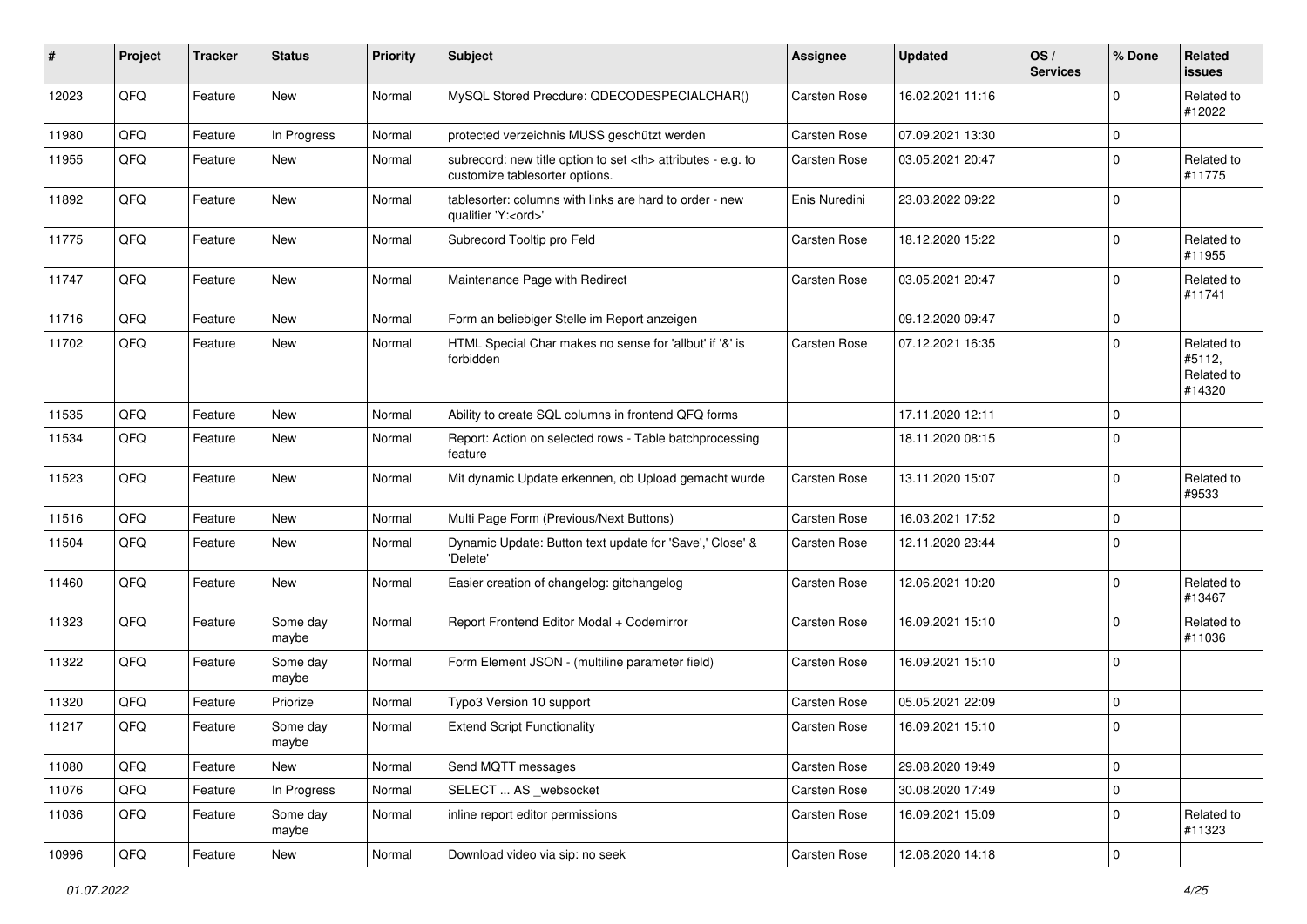| #     | Project | <b>Tracker</b> | <b>Status</b>     | <b>Priority</b> | <b>Subject</b>                                                                           | <b>Assignee</b> | <b>Updated</b>   | OS/<br><b>Services</b> | % Done      | Related<br>issues                            |
|-------|---------|----------------|-------------------|-----------------|------------------------------------------------------------------------------------------|-----------------|------------------|------------------------|-------------|----------------------------------------------|
| 10979 | QFQ     | Feature        | New               | Normal          | Ajax Calls an API - dataReport                                                           | Carsten Rose    | 11.05.2022 12:15 |                        | $\mathbf 0$ |                                              |
| 10976 | QFQ     | Feature        | New               | Normal          | Excel Export Verbesserungen                                                              | Carsten Rose    | 06.08.2020 10:56 |                        | $\Omega$    |                                              |
| 10874 | QFQ     | Feature        | New               | Normal          | Erstellen eines Foreign Keys in der Tabelle "FormElement"                                |                 | 13.07.2020 10:11 |                        | $\mathbf 0$ |                                              |
| 10819 | QFQ     | Feature        | New               | Normal          | Persistent SIP - second try                                                              | Carsten Rose    | 29.06.2020 23:02 |                        | $\mathbf 0$ | Related to<br>#6261                          |
| 10782 | QFQ     | Feature        | Feedback          | Normal          | Tiny MCE: Image Upload                                                                   | Enis Nuredini   | 16.05.2022 23:16 |                        | $\mathbf 0$ | Related to<br>#12452                         |
| 10763 | QFQ     | Feature        | New               | Normal          | form accessed and submitted despite logout?                                              |                 | 16.06.2020 11:43 |                        | $\mathbf 0$ |                                              |
| 10745 | QFQ     | Feature        | Some day<br>maybe | Normal          | <b>Tablesorter Excel Export</b>                                                          | Carsten Rose    | 16.09.2021 15:09 |                        | $\mathbf 0$ |                                              |
| 10738 | QFQ     | Feature        | Some day<br>maybe | Normal          | CORS headers for external API requests                                                   |                 | 10.06.2020 14:00 |                        | $\mathbf 0$ |                                              |
| 10716 | QFQ     | Feature        | Some day<br>maybe | Normal          | Business Logic mit Externen Skripten                                                     | Carsten Rose    | 16.09.2021 15:10 |                        | $\Omega$    | Related to<br>#10713,<br>Related to<br>#8217 |
| 10714 | QFQ     | Feature        | <b>New</b>        | Normal          | multi Table Form                                                                         | Carsten Rose    | 16.03.2021 18:44 |                        | $\mathbf 0$ |                                              |
| 10593 | QFQ     | Feature        | New               | Normal          | label2: text behind input element                                                        | Carsten Rose    | 16.05.2020 10:57 |                        | $\mathbf 0$ |                                              |
| 10569 | QFQ     | Feature        | Priorize          | Normal          | link _blank more safe                                                                    | Enis Nuredini   | 25.03.2022 12:44 |                        | $\mathbf 0$ |                                              |
| 10463 | QFQ     | Feature        | New               | Normal          | Report_link: expliztes setzen von HTML Tags (Bedarf fuer<br>'data-selenium' & 'id')      | Enis Nuredini   | 23.03.2022 09:23 |                        | $\mathbf 0$ | Related to<br>#7648                          |
| 10443 | QFQ     | Feature        | In Progress       | Normal          | Konzept _api / _live                                                                     | Carsten Rose    | 07.05.2020 09:39 |                        | $\mathbf 0$ |                                              |
| 10384 | QFQ     | Feature        | <b>New</b>        | Normal          | Parameter Exchange QFQ Instances                                                         |                 | 07.05.2020 09:38 |                        | $\mathbf 0$ |                                              |
| 10345 | QFQ     | Feature        | New               | Normal          | Templates - Patterns QFQ Style                                                           |                 | 03.05.2021 21:01 |                        | 0           | Related to<br>#10713                         |
| 10124 | QFQ     | Feature        | Feedback          | Normal          | qfq AAI-Login                                                                            | Karin Niffeler  | 07.05.2020 09:36 |                        | $\mathbf 0$ |                                              |
| 10119 | QFQ     | Feature        | New               | Normal          | Dropdown (selectlist) & TypeAhead: format and catagorize<br>list                         | Carsten Rose    | 07.05.2020 09:36 |                        | $\Omega$    |                                              |
| 10116 | QFQ     | Feature        | Some day<br>maybe | Normal          | TypeAhead: Tag - show inside 'input' element                                             | Carsten Rose    | 16.09.2021 15:09 |                        | $\mathbf 0$ |                                              |
| 10095 | QFQ     | Feature        | Some day<br>maybe | Normal          | Generic Gitlab Integration into QFQ                                                      | Carsten Rose    | 16.09.2021 15:10 |                        | $\mathbf 0$ |                                              |
| 10080 | QFQ     | Feature        | New               | Normal          | Popup on 'save' / 'close': configure dialog (answer<br>yes/no/cancle/)                   | Carsten Rose    | 28.03.2021 20:52 |                        | $\mathbf 0$ | Is duplicate<br>of #12262                    |
| 10015 | QFQ     | Feature        | Priorize          | Normal          | Monospace in Textarea                                                                    | Carsten Rose    | 03.02.2020 13:40 |                        | $\mathbf 0$ |                                              |
| 10014 | QFQ     | Feature        | New               | Normal          | Manual.rst: describe behaviour and process order of<br>fillStoreVar, slaveId, sqlBefore, | Carsten Rose    | 01.02.2020 22:31 |                        | $\mathbf 0$ |                                              |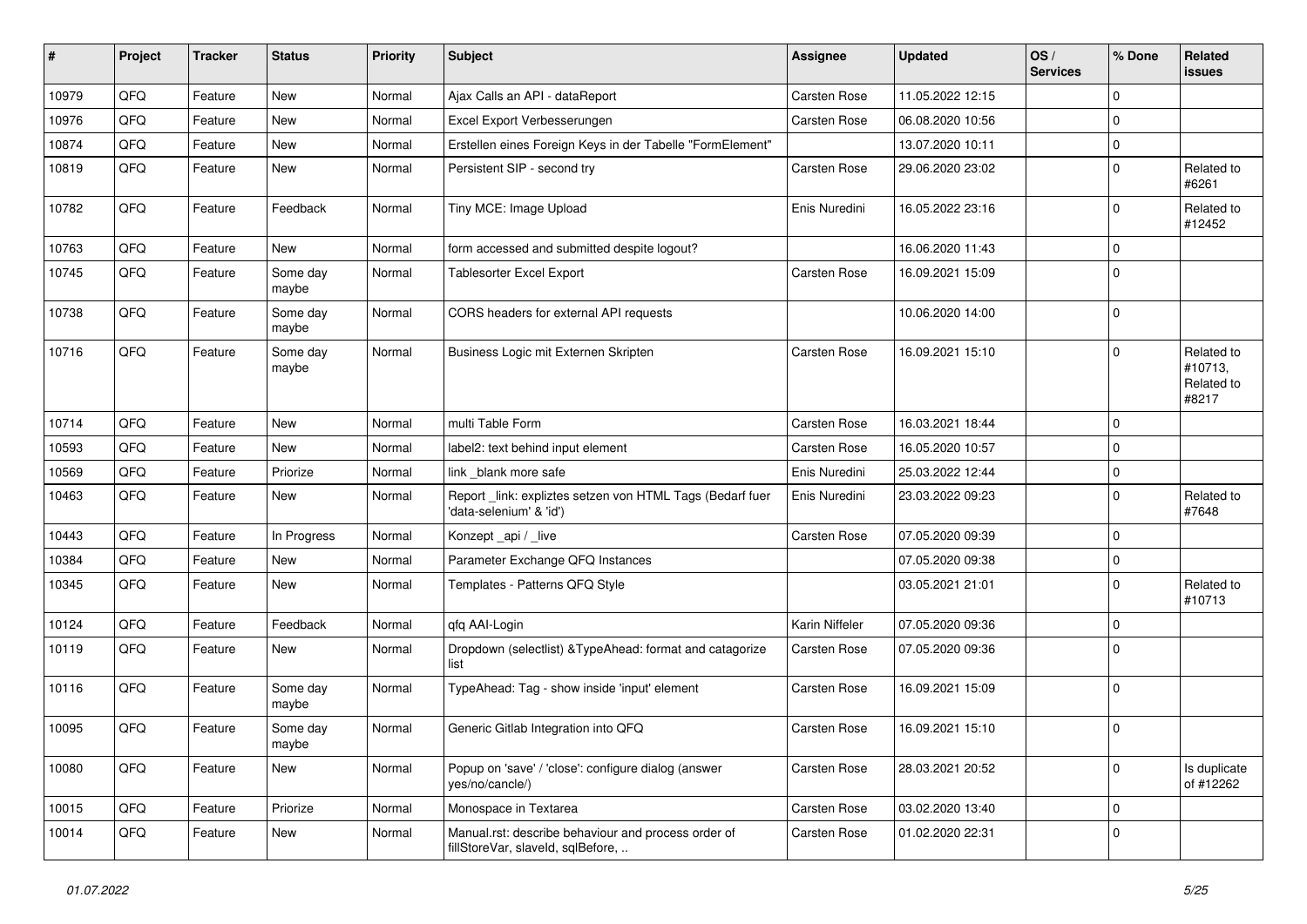| #     | Project | <b>Tracker</b> | <b>Status</b>     | <b>Priority</b> | <b>Subject</b>                                                                                                                        | <b>Assignee</b>     | <b>Updated</b>   | OS/<br><b>Services</b> | % Done      | Related<br>issues                                                      |
|-------|---------|----------------|-------------------|-----------------|---------------------------------------------------------------------------------------------------------------------------------------|---------------------|------------------|------------------------|-------------|------------------------------------------------------------------------|
| 10013 | QFQ     | Feature        | Some day<br>maybe | Normal          | FE.typ=editor: CodeMirror                                                                                                             | <b>Carsten Rose</b> | 08.06.2022 10:37 |                        | $\Omega$    | Related to<br>#12611,<br>Related to<br>#12490,<br>Related to<br>#7732  |
| 10012 | QFQ     | Feature        | Priorize          | Normal          | redirectAllMailTo: {{beEmail:T}}                                                                                                      | Carsten Rose        | 08.05.2021 09:54 |                        | $\Omega$    | Related to<br>#12412,<br>Related to<br>#12413,<br>Related to<br>#10011 |
| 10011 | QFQ     | Feature        | Priorize          | Normal          | Offer new STORE_TYPO3 Variable 'beUser', 'beEmail'                                                                                    | <b>Carsten Rose</b> | 08.05.2021 09:51 |                        | $\Omega$    | Related to<br>#10012,<br>Related to<br>#12511                          |
| 10005 | QFQ     | Feature        | Priorize          | Normal          | Report / special column name:  AS _calendar                                                                                           | Carsten Rose        | 03.06.2020 17:28 |                        | $\Omega$    |                                                                        |
| 10003 | QFQ     | Feature        | Priorize          | Normal          | fieldset: stronger visualize group                                                                                                    | Benjamin Baer       | 12.02.2020 08:13 |                        | $\Omega$    |                                                                        |
| 9983  | QFQ     | Feature        | New               | Normal          | Report Notation: new keyword 'range'                                                                                                  | Carsten Rose        | 01.02.2020 15:55 |                        | $\Omega$    |                                                                        |
| 9968  | QFQ     | Feature        | Priorize          | Normal          | Tooltip in Links for Developer                                                                                                        | Carsten Rose        | 01.02.2020 23:17 |                        | $\Omega$    |                                                                        |
| 9928  | QFQ     | Feature        | Priorize          | Normal          | SpecialColumnName: a) Deprecated: ' AS "_+tag " ', b)<br>New: ' AS "_ <tag1><tag2>"</tag2></tag1>                                     | Carsten Rose        | 01.02.2020 23:17 |                        | $\Omega$    | Related to<br>#9929                                                    |
| 9927  | QFQ     | Feature        | New               | Normal          | QFQ Update: a) Update nur machen wenn BE User<br>eingeloggt ist., b) Bei Fehler genaue Meldung welcher<br>Updateschritt Probleme hat. | Carsten Rose        | 22.01.2020 12:59 |                        | $\Omega$    |                                                                        |
| 9900  | QFQ     | Feature        | Priorize          | Normal          | Generic API Call: tt-content record >> JSON                                                                                           | Carsten Rose        | 01.02.2020 10:13 |                        | $\mathbf 0$ |                                                                        |
| 9853  | QFQ     | Feature        | <b>New</b>        | Normal          | Check das SQL / QFQ / Mail Logfile geschrieben wird                                                                                   |                     | 09.01.2020 11:15 |                        | $\Omega$    |                                                                        |
| 9811  | QFQ     | Feature        | New               | Normal          | Report: tag every n'th row                                                                                                            | Carsten Rose        | 01.02.2020 23:22 |                        | $\Omega$    |                                                                        |
| 9781  | QFQ     | Feature        | New               | Normal          | Button: CSS class to make buttons smaller                                                                                             | Carsten Rose        | 01.02.2020 23:22 |                        | $\Omega$    |                                                                        |
| 9777  | QFQ     | Feature        | New               | Normal          | Logging QFQ Variables                                                                                                                 | Carsten Rose        | 16.12.2019 17:17 |                        | $\mathbf 0$ |                                                                        |
| 9707  | QFQ     | Feature        | New               | Normal          | SIP security: encode pageld and check pageld on decode                                                                                | Carsten Rose        | 01.02.2020 23:22 |                        | $\Omega$    |                                                                        |
| 9706  | QFQ     | Feature        | New               | Normal          | Multi File Upload (hidden template group)                                                                                             | Carsten Rose        | 01.02.2020 23:22 |                        | $\Omega$    | Related to<br>#7521,<br>Related to<br>#5562,<br>Related to<br>#13330   |
| 9704  | QFQ     | Feature        | Some day<br>maybe | Normal          | Thumbnails Generieren beim Splitten von PDF Files                                                                                     | Carsten Rose        | 11.12.2019 16:01 |                        | $\Omega$    |                                                                        |
| 9668  | QFQ     | Feature        | Priorize          | Normal          | Form.mode: rename 'hidden' to 'hide'                                                                                                  | Carsten Rose        | 05.05.2021 22:14 |                        | $\mathbf 0$ | Related to<br>#6437                                                    |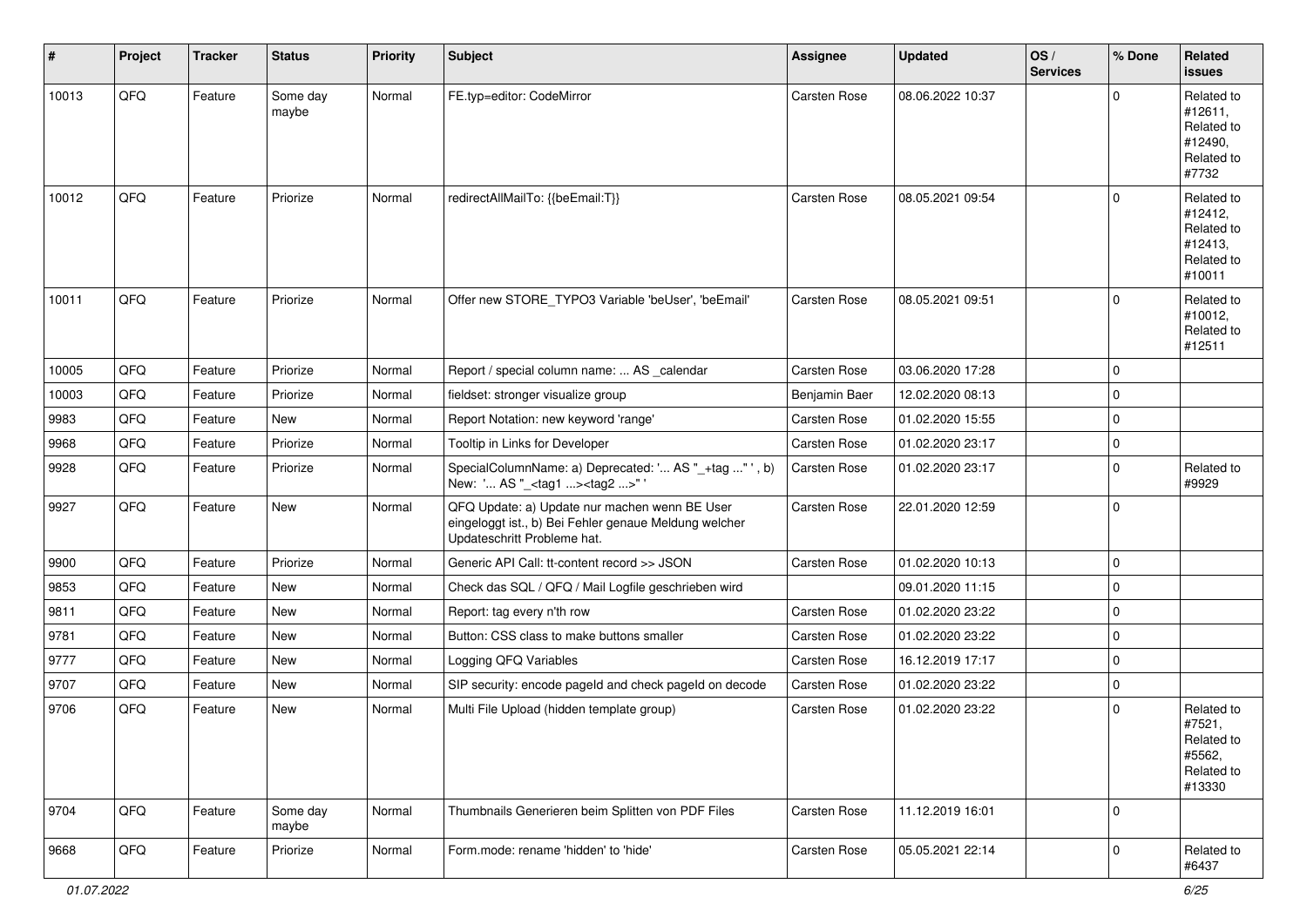| #    | Project | <b>Tracker</b> | <b>Status</b>     | <b>Priority</b> | Subject                                                                         | <b>Assignee</b> | <b>Updated</b>   | OS/<br><b>Services</b> | % Done         | Related<br>issues   |
|------|---------|----------------|-------------------|-----------------|---------------------------------------------------------------------------------|-----------------|------------------|------------------------|----------------|---------------------|
| 9602 | QFQ     | Feature        | New               | Normal          | Form definition as JSON                                                         | Carsten Rose    | 01.02.2020 23:21 |                        | $\Omega$       | Related to<br>#9600 |
| 9579 | QFQ     | Feature        | Some day<br>maybe | Normal          | Multiform with Process Row                                                      | Carsten Rose    | 11.12.2019 16:01 |                        | $\Omega$       |                     |
| 9537 | QFQ     | Feature        | New               | Normal          | FormEditor: Edit fieldset in FrontEnd                                           | Carsten Rose    | 01.02.2020 23:22 |                        | $\Omega$       |                     |
| 9394 | QFQ     | Feature        | Priorize          | Normal          | REST: allow for non numerical ids in get requests                               | Carsten Rose    | 05.05.2021 22:10 |                        | $\Omega$       |                     |
| 9352 | QFQ     | Feature        | New               | Normal          | FE 'Native' fire slaveld, sqlAfter, sqlIns                                      | Carsten Rose    | 01.02.2020 23:22 |                        | $\mathbf 0$    |                     |
| 9348 | QFQ     | Feature        | New               | Normal          | defaultThumbnailSize: pre render thumbnails                                     | Carsten Rose    | 12.06.2021 09:05 |                        | $\mathbf 0$    |                     |
| 9346 | QFQ     | Feature        | Priorize          | Normal          | beforeSave: check if an upload is given                                         | Carsten Rose    | 11.06.2021 21:18 |                        | $\mathbf 0$    |                     |
| 9221 | QFQ     | Feature        | New               | Normal          | typeAhead: Zeichenlimite ausschalten                                            | Carsten Rose    | 29.06.2022 22:36 |                        | $\Omega$       |                     |
| 9208 | QFQ     | Feature        | New               | Normal          | Manage 'recent' records                                                         | Carsten Rose    | 01.02.2020 23:22 |                        | $\Omega$       |                     |
| 9136 | QFQ     | Feature        | New               | Normal          | Create ZIP files with dynamic PDFs                                              | Carsten Rose    | 01.02.2020 23:22 |                        | $\Omega$       |                     |
| 9135 | QFQ     | Feature        | Priorize          | Normal          | Progress Bar generic / replace old hourglass download<br>popup                  | Benjamin Baer   | 03.01.2022 07:43 |                        | $\Omega$       |                     |
| 9130 | QFQ     | Feature        | Some day<br>maybe | Normal          | tablesorter: Automatic Row numbering / Zeilenummer                              | Benjamin Baer   | 01.02.2020 23:22 |                        | $\mathbf 0$    |                     |
| 9129 | QFQ     | Feature        | New               | Normal          | sqlValidate: Message as notification, not as error                              | Carsten Rose    | 01.02.2020 23:22 |                        | $\mathbf 0$    | Related to<br>#9128 |
| 9128 | QFQ     | Feature        | New               | Normal          | Error Message: not replaced variables- a) replace back to<br>'{{', b) underline | Carsten Rose    | 01.02.2020 23:22 |                        | $\Omega$       | Related to<br>#9129 |
| 8975 | QFQ     | Feature        | New               | Normal          | Report Notation: 2.0                                                            | Carsten Rose    | 01.02.2020 23:22 |                        | $\Omega$       | Related to<br>#8963 |
| 8963 | QFQ     | Feature        | Priorize          | Normal          | Setting values in a store: flexible way                                         | Carsten Rose    | 05.05.2021 22:10 |                        | $\Omega$       | Related to<br>#8975 |
| 8894 | QFQ     | Feature        | Some day<br>maybe | Normal          | Documentation Tags Usable in QFQ Application                                    | Carsten Rose    | 11.12.2019 16:01 |                        | $\Omega$       |                     |
| 8892 | QFQ     | Feature        | Some day<br>maybe | Normal          | Display and Edit SQL Comments in Form Editor                                    | Carsten Rose    | 11.12.2019 16:01 |                        | $\Omega$       |                     |
| 8806 | QFQ     | Feature        | New               | Normal          | <b>SQL Function nl2br</b>                                                       | Carsten Rose    | 01.02.2020 23:22 |                        | 0              |                     |
| 8719 | QFQ     | Feature        | New               | Normal          | extraButtonLock: add support for 0/1                                            | Carsten Rose    | 01.02.2020 23:22 |                        | $\overline{0}$ |                     |
| 8702 | QFQ     | Feature        | New               | Normal          | Load Record which is locked: missing user info                                  | Carsten Rose    | 11.12.2019 16:16 |                        | $\Omega$       | Related to<br>#9789 |
| 8586 | QFQ     | Feature        | Some day<br>maybe | Normal          | QFQ: Enhance Error message for 'record not found'                               | Carsten Rose    | 16.09.2021 15:10 |                        | 0              |                     |
| 8585 | QFQ     | Feature        | Priorize          | Normal          | Enhance Error message for 'unknown form'                                        | Carsten Rose    | 01.02.2020 10:13 |                        | $\mathbf 0$    |                     |
| 8584 | QFQ     | Feature        | Priorize          | Normal          | FE 'Action' - never assign to Container (except Template<br>Group)              | Carsten Rose    | 01.02.2020 10:13 |                        | 0              |                     |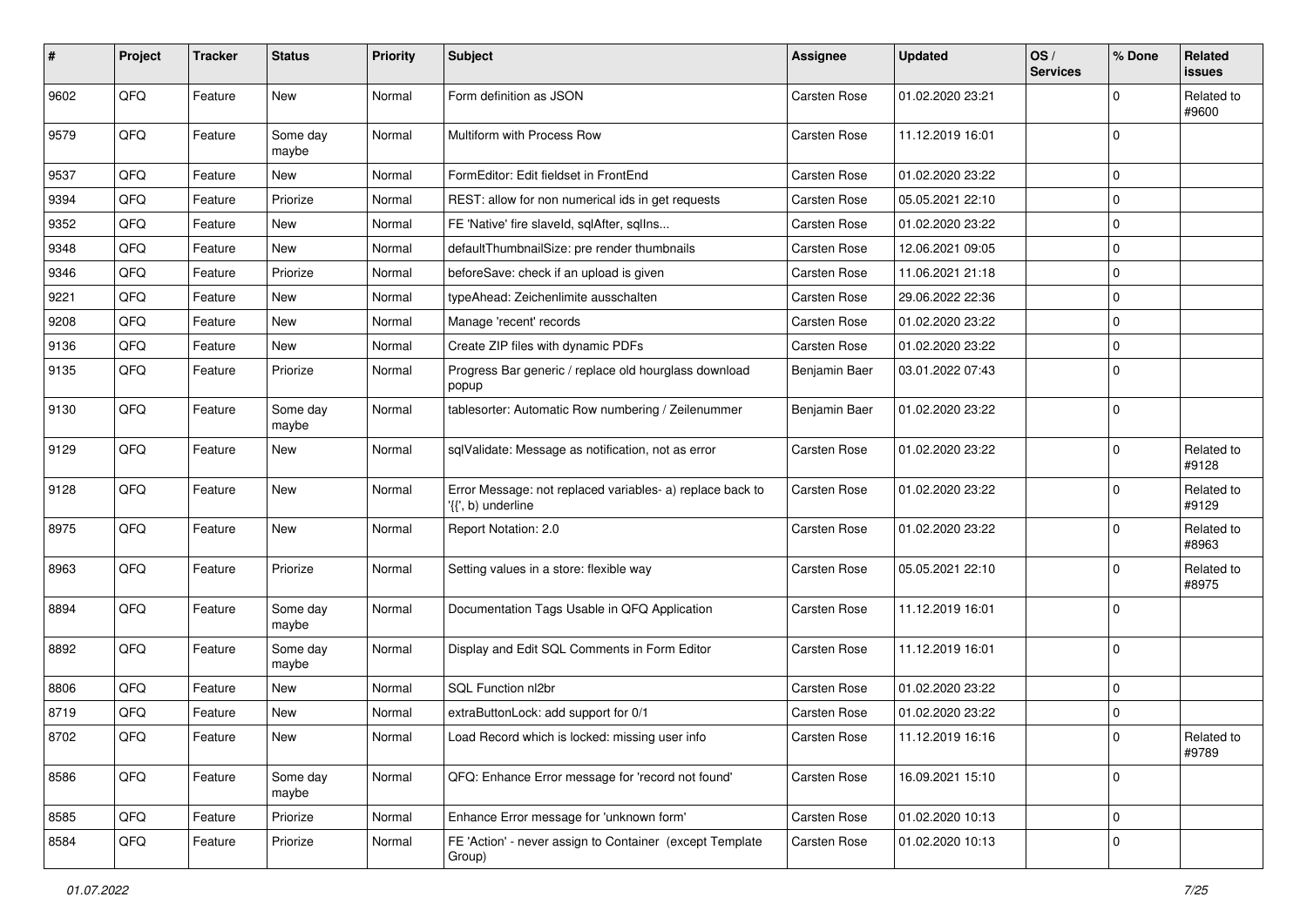| $\vert$ # | Project | <b>Tracker</b> | <b>Status</b>     | <b>Priority</b> | <b>Subject</b>                                                                                         | Assignee            | <b>Updated</b>   | OS/<br><b>Services</b> | % Done      | Related<br><b>issues</b>                                               |
|-----------|---------|----------------|-------------------|-----------------|--------------------------------------------------------------------------------------------------------|---------------------|------------------|------------------------|-------------|------------------------------------------------------------------------|
| 8520      | QFQ     | Feature        | Some day<br>maybe | Normal          | Bring QFQ to Composer                                                                                  | Carsten Rose        | 16.09.2021 15:10 |                        | $\Omega$    |                                                                        |
| 8336      | QFQ     | Feature        | <b>New</b>        | Normal          | Form > modified > Close New: a) Optional disable popup, b)<br>custom text, c) mode on save: close stay | Carsten Rose        | 01.02.2020 23:22 |                        | $\Omega$    | Related to<br>#8335                                                    |
| 8277      | QFQ     | Feature        | Priorize          | Normal          | fe.parameter.default=                                                                                  | Carsten Rose        | 01.02.2020 23:17 |                        | $\mathbf 0$ | Related to<br>#8113                                                    |
| 8217      | QFQ     | Feature        | <b>New</b>        | Normal          | if-elseif-else construct                                                                               | Carsten Rose        | 16.03.2021 18:41 |                        | $\Omega$    | Related to<br>#10716                                                   |
| 8187      | QFQ     | Feature        | <b>New</b>        | Normal          | Subrecord: enable/hide new button - make new/edit/delete<br>customizeable.                             | Carsten Rose        | 06.03.2021 18:44 |                        | $\mathbf 0$ | Related to<br>#11326                                                   |
| 8101      | QFQ     | Feature        | Some day<br>maybe | Normal          | Password hash: support further hashing methods                                                         | Carsten Rose        | 16.09.2021 15:10 |                        | $\mathbf 0$ |                                                                        |
| 8089      | QFQ     | Feature        | New               | Normal          | Copy/Paste for FormElements                                                                            | Carsten Rose        | 01.02.2020 23:22 |                        | $\pmb{0}$   |                                                                        |
| 8056      | QFQ     | Feature        | Some day<br>maybe | Normal          | Termin Organisation (Reservation)                                                                      |                     | 01.02.2020 23:19 |                        | $\mathbf 0$ | Related to<br>#8658                                                    |
| 8044      | QFQ     | Feature        | Priorize          | Normal          | Transaction: a) Form, b) Report                                                                        | Carsten Rose        | 05.05.2021 22:14 |                        | $\mathbf 0$ | Related to<br>#8043                                                    |
| 8034      | QFQ     | Feature        | Priorize          | Normal          | FormElement 'data': 22.22.2222 should not be accepted                                                  | Carsten Rose        | 01.02.2020 10:13 |                        | $\mathbf 0$ |                                                                        |
| 7965      | QFQ     | Feature        | Priorize          | Normal          | Input type 'text' with visual format - currency                                                        | Benjamin Baer       | 03.01.2022 07:45 |                        | $\mathbf 0$ |                                                                        |
| 7924      | QFQ     | Feature        | New               | Normal          | Radio/Checkbox with Tooltip                                                                            | Carsten Rose        | 01.02.2020 23:22 |                        | $\Omega$    |                                                                        |
| 7921      | QFQ     | Feature        | Some day<br>maybe | Normal          | Rest API Export: URL kuerzer machen                                                                    |                     | 01.02.2020 23:19 |                        | $\mathbf 0$ |                                                                        |
| 7920      | QFQ     | Feature        | <b>New</b>        | Normal          | FE: Syntax Highlight, Zeinlenumbruch                                                                   | Carsten Rose        | 01.02.2020 10:03 |                        | $\mathbf 0$ |                                                                        |
| 7812      | QFQ     | Feature        | New               | Normal          | FE 'Subrecord' - new option 'subrecordShowFilter',<br>'subrecordPaging'                                | Carsten Rose        | 01.02.2020 23:22 |                        | $\mathbf 0$ |                                                                        |
| 7732      | QFQ     | Feature        | Some day<br>maybe | Normal          | Javascript: Lazy Loading der add on libs                                                               | Benjamin Baer       | 08.06.2022 10:38 |                        | $\mathbf 0$ | Related to<br>#12611,<br>Related to<br>#12490,<br>Related to<br>#10013 |
| 7730      | QFQ     | Feature        | Priorize          | Normal          | <b>SELECT Box: title in between</b>                                                                    | Benjamin Baer       | 01.02.2020 23:22 |                        | $\mathbf 0$ |                                                                        |
| 7683      | QFQ     | Feature        | <b>New</b>        | Normal          | Special column names in '{{ SELECT  AS _link }}' should<br>be detected                                 | Carsten Rose        | 01.02.2020 23:21 |                        | $\mathbf 0$ |                                                                        |
| 7681      | QFQ     | Feature        | <b>New</b>        | Normal          | Optional switch off 'check for modified record'                                                        | Carsten Rose        | 01.02.2020 23:21 |                        | $\mathbf 0$ |                                                                        |
| 7660      | QFQ     | Feature        | New               | Normal          | IMAP: import mails to DB, move / delete mails                                                          | Carsten Rose        | 01.02.2020 09:52 |                        | $\mathbf 0$ |                                                                        |
| 7630      | QFQ     | Feature        | Priorize          | Normal          | detailed error message for simple upload                                                               | <b>Carsten Rose</b> | 01.02.2020 10:13 |                        | $\mathbf 0$ |                                                                        |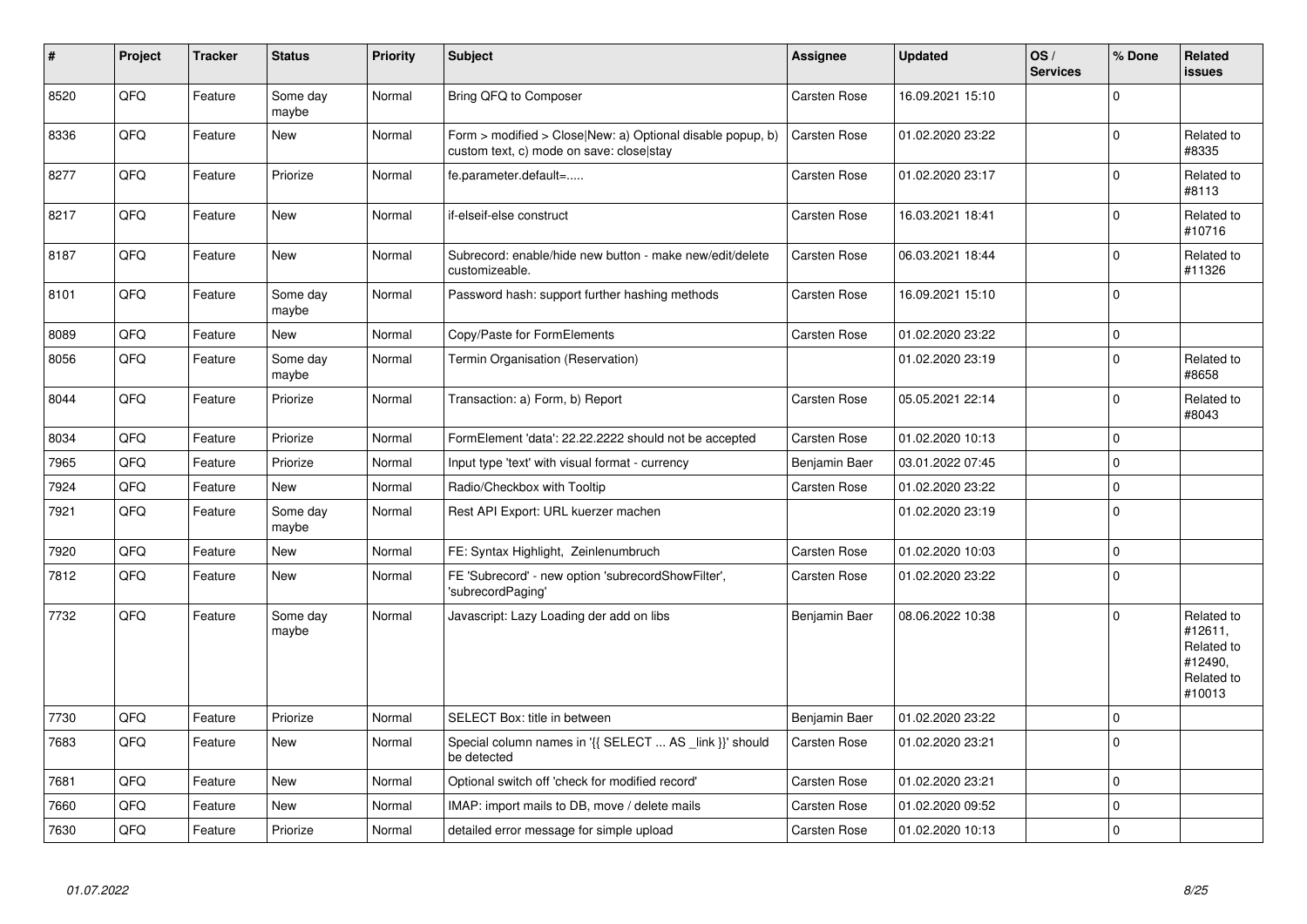| $\sharp$ | <b>Project</b> | <b>Tracker</b> | <b>Status</b>     | <b>Priority</b> | <b>Subject</b>                                                                                 | Assignee            | <b>Updated</b>   | OS/<br><b>Services</b> | % Done      | Related<br><b>issues</b>  |
|----------|----------------|----------------|-------------------|-----------------|------------------------------------------------------------------------------------------------|---------------------|------------------|------------------------|-------------|---------------------------|
| 7522     | QFQ            | Feature        | Priorize          | Normal          | Inserting default index.html to folder (Avoid Apache<br>Indexing)                              | Carsten Rose        | 01.02.2020 10:13 |                        | $\Omega$    |                           |
| 7521     | QFQ            | Feature        | <b>New</b>        | Normal          | TemplateGroup: fe.type=upload                                                                  | <b>Carsten Rose</b> | 01.02.2020 23:21 |                        | $\mathbf 0$ | Related to<br>#9706       |
| 7520     | QFQ            | Feature        | <b>New</b>        | Normal          | QR Code:  AS _qr ( AS _link)                                                                   | Carsten Rose        | 01.02.2020 23:22 |                        | $\Omega$    |                           |
| 7519     | QFQ            | Feature        | <b>New</b>        | Normal          | Select: Multi                                                                                  | Carsten Rose        | 01.02.2020 23:22 |                        | $\Omega$    |                           |
| 7481     | QFQ            | Feature        | New               | Normal          | Detect 'BaseUrl' automatically                                                                 | <b>Carsten Rose</b> | 01.02.2020 23:21 |                        | $\mathbf 0$ |                           |
| 7480     | QFQ            | Feature        | New               | Normal          | Record History (Undo / Redo)                                                                   | Carsten Rose        | 11.12.2019 16:16 |                        | $\Omega$    | Related to<br>#2361       |
| 7453     | QFQ            | Feature        | Some day<br>maybe | Normal          | import / export forms QFQ                                                                      | <b>Carsten Rose</b> | 16.09.2021 15:10 |                        | $\Omega$    |                           |
| 7452     | QFQ            | Feature        | Some day<br>maybe | Normal          | automate deployment new QFQ version                                                            | Carsten Rose        | 16.09.2021 15:10 |                        | $\mathbf 0$ |                           |
| 7342     | QFQ            | Feature        | New               | Normal          | add content = hide this                                                                        | Carsten Rose        | 01.02.2020 23:21 |                        | $\mathbf 0$ |                           |
| 7336     | QFQ            | Feature        | Some day<br>maybe | Normal          | PDF Upload: disallow PDFs with specific Meta information                                       | Carsten Rose        | 11.12.2019 16:01 |                        | $\mathbf 0$ |                           |
| 7290     | QFQ            | Feature        | Priorize          | Normal          | FormEditor: title as textarea if LEN(title)>60                                                 | Carsten Rose        | 01.02.2020 10:13 |                        | $\Omega$    | Blocked by<br>#7682       |
| 7280     | QFQ            | Feature        | <b>New</b>        | Normal          | recently used table                                                                            | <b>Carsten Rose</b> | 01.02.2020 23:21 |                        | $\mathbf 0$ |                           |
| 7278     | QFQ            | Feature        | Some day<br>maybe | Normal          | Form: Wert vordefinieren der immer gesetzt wird                                                |                     | 02.05.2021 09:27 |                        | $\Omega$    |                           |
| 7239     | QFQ            | Feature        | New               | Normal          | TinyMCE: html tag whitelist                                                                    | Carsten Rose        | 01.02.2020 23:21 |                        | 0           | Related to<br>#14320      |
| 7229     | QFQ            | Feature        | Some day<br>maybe | Normal          | New FormElement.type: Button                                                                   |                     | 01.02.2021 12:32 |                        | $\Omega$    |                           |
| 7217     | QFQ            | Feature        | Priorize          | Normal          | Download: notice User if `_sip=?` is missing                                                   | Carsten Rose        | 01.02.2020 10:13 |                        | $\Omega$    |                           |
| 7175     | QFQ            | Feature        | <b>New</b>        | Normal          | Upload: md5 hash as filename                                                                   | Carsten Rose        | 01.02.2020 23:21 |                        | $\mathbf 0$ |                           |
| 7119     | QFQ            | Feature        | <b>New</b>        | Normal          | Upload: scaleDownWidth, scaleDownHeight                                                        | Carsten Rose        | 01.02.2020 23:21 |                        | $\Omega$    |                           |
| 7109     | QFQ            | Feature        | New               | Normal          | Dynamic Updates: row/element hide                                                              | <b>Carsten Rose</b> | 01.02.2020 23:22 |                        | $\Omega$    | Has<br>duplicate<br>#4081 |
| 7108     | QFQ            | Feature        | Some day<br>maybe | Normal          | QFQ Wrap Elements                                                                              |                     | 11.12.2019 16:01 |                        | $\Omega$    |                           |
| 7107     | QFQ            | Feature        | Some day<br>maybe | Normal          | Showcase Registration Tool: Anmeldung / Administration :<br>Liste Anmeldungen / Emaileinaldung | Carsten Rose        | 11.12.2019 16:01 |                        | $\Omega$    |                           |
| 7106     | QFQ            | Feature        | Some day<br>maybe | Normal          | Beispiel Nummerierung von Rows in Report                                                       |                     | 11.12.2019 16:01 |                        | $\Omega$    |                           |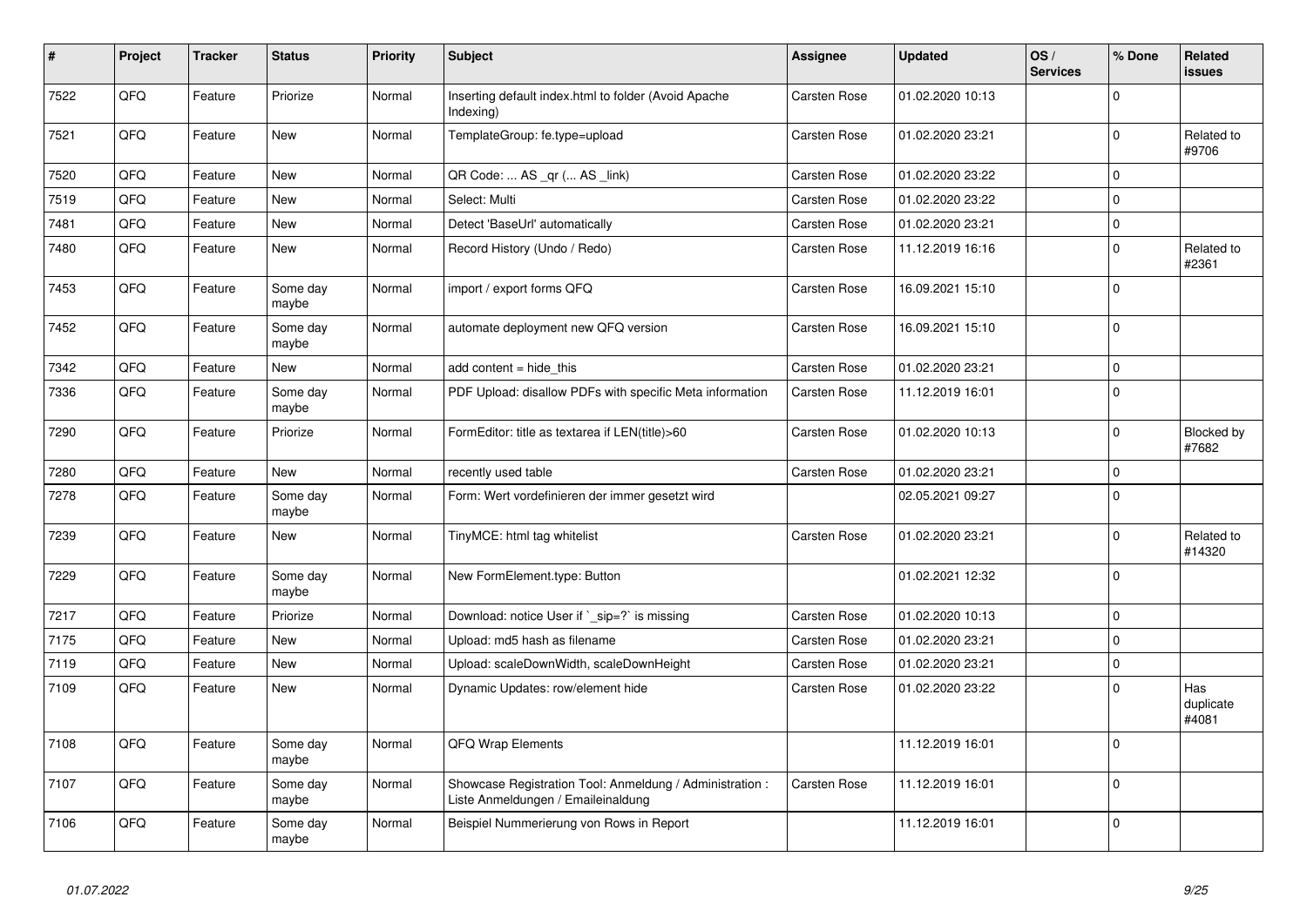| #    | Project | <b>Tracker</b> | <b>Status</b>     | <b>Priority</b> | <b>Subject</b>                                                                                                             | <b>Assignee</b>     | <b>Updated</b>   | OS/<br><b>Services</b> | % Done         | Related<br>issues                           |
|------|---------|----------------|-------------------|-----------------|----------------------------------------------------------------------------------------------------------------------------|---------------------|------------------|------------------------|----------------|---------------------------------------------|
| 7105 | QFQ     | Feature        | Some day<br>maybe | Normal          | Beispiel wie man in einer zweiten Tabelle speichert.                                                                       |                     | 11.12.2019 16:01 |                        | $\Omega$       |                                             |
| 7104 | QFQ     | Feature        | Some day<br>maybe | Normal          | Manual: hint about escaping if '\r' appears in mail body                                                                   |                     | 11.12.2019 16:01 |                        | $\mathbf 0$    |                                             |
| 7102 | QFQ     | Feature        | New               | Normal          | Comment sign in report: '#' and '--'                                                                                       | Carsten Rose        | 01.02.2020 23:21 |                        | $\Omega$       |                                             |
| 7100 | QFQ     | Feature        | Some day<br>maybe | Normal          | Download: log access, max downloads, time limit                                                                            |                     | 01.02.2020 23:19 |                        | $\Omega$       |                                             |
| 7099 | QFQ     | Feature        | New               | Normal          | Redesign FormEditor                                                                                                        | Carsten Rose        | 01.02.2020 23:21 |                        | $\mathbf 0$    |                                             |
| 6998 | QFQ     | Feature        | Priorize          | Normal          | Form: with debug=on show column information as tooltip of<br>column label                                                  | Carsten Rose        | 01.02.2020 10:13 |                        | $\overline{0}$ |                                             |
| 6992 | QFQ     | Feature        | Some day<br>maybe | Normal          | DB exception: Syntax Highlight                                                                                             |                     | 11.12.2019 16:01 |                        | $\Omega$       | Related to<br>#5450                         |
| 6972 | QFQ     | Feature        | Some day<br>maybe | Normal          | Fabric Clipboard / cross browser tab                                                                                       | Benjamin Baer       | 01.02.2020 23:21 |                        | $\Omega$       |                                             |
| 6970 | QFQ     | Feature        | Some day<br>maybe | Normal          | tablesorter: default fuer 'sortReset' aendern von 'Ctrl' zu 'Alt'                                                          | Benjamin Baer       | 01.02.2020 23:21 |                        | $\mathbf 0$    |                                             |
| 6870 | QFQ     | Feature        | Priorize          | Normal          | Click on '_link' triggers an API call                                                                                      | Benjamin Baer       | 03.01.2022 08:25 |                        | $\mathbf 0$    |                                             |
| 6855 | QFQ     | Feature        | New               | Normal          | With {{feUser:U}}!={{feUser:T}}: Save / Delete: only possible<br>with {{feUserSave:U}}='yes' and '{{feUserDelete:U}}='yes' | Carsten Rose        | 01.02.2020 23:21 |                        | $\mathbf 0$    |                                             |
| 6801 | QFQ     | Feature        | Priorize          | Normal          | Fabric: Maximize / Fulllscreen                                                                                             | Benjamin Baer       | 21.03.2022 09:56 |                        | $\overline{0}$ |                                             |
| 6765 | QFQ     | Feature        | New               | Normal          | Moeglichkeit via QFQ eigene Logs zu schreiben                                                                              | Carsten Rose        | 01.02.2020 23:21 |                        | $\mathbf 0$    |                                             |
| 6723 | QFQ     | Feature        | New               | Normal          | Report QFQ Installation and Version                                                                                        | Carsten Rose        | 12.06.2021 09:07 |                        | $\Omega$       |                                             |
| 6715 | QFQ     | Feature        | Some day<br>maybe | Normal          | Code-Refactoring: dbArray vereinheitlichen                                                                                 | Carsten Rose        | 11.12.2019 16:02 |                        | $\Omega$       |                                             |
| 6704 | QFQ     | Feature        | Some day<br>maybe | Normal          | Upload Mode: Bilder in Notizen rechts sollen aktuellen<br>Upload repräsentieren.                                           |                     | 01.02.2020 23:19 |                        | $\mathbf 0$    | Related to<br>#3264                         |
| 6602 | QFQ     | Feature        | New               | Normal          | Formlet: in Report auf Mausklick ein mini-form oeffnen                                                                     | Carsten Rose        | 11.12.2019 16:16 |                        | $\Omega$       |                                             |
| 6594 | QFQ     | Feature        | New               | Normal          | Excel: on download, check if there is a valid sip                                                                          | <b>Carsten Rose</b> | 01.02.2020 23:21 |                        | $\overline{0}$ |                                             |
| 6515 | QFQ     | Feature        | Some day<br>maybe | Normal          | Formular: Felder dynamisch ein/ausblenden                                                                                  |                     | 11.12.2019 16:02 |                        | $\mathbf 0$    |                                             |
| 6437 | QFQ     | Feature        | New               | Normal          | Neuer Mode Button bei FormElementen                                                                                        | Carsten Rose        | 01.02.2020 23:21 |                        | $\mathbf 0$    | Related to<br>#9668,<br>Blocked by<br>#9678 |
| 6299 | QFQ     | Feature        | Some day<br>maybe | Normal          | Attack detection: log table with invalid SIP access                                                                        |                     | 11.12.2019 16:02 |                        | $\mathbf 0$    | Related to<br>#3947                         |
| 6292 | QFQ     | Feature        | New               | Normal          | Download: File speichern mit Hash aber original Filename in<br>der Datenbank vermerken fuer Downloads                      | Carsten Rose        | 01.02.2020 23:21 |                        | 0              |                                             |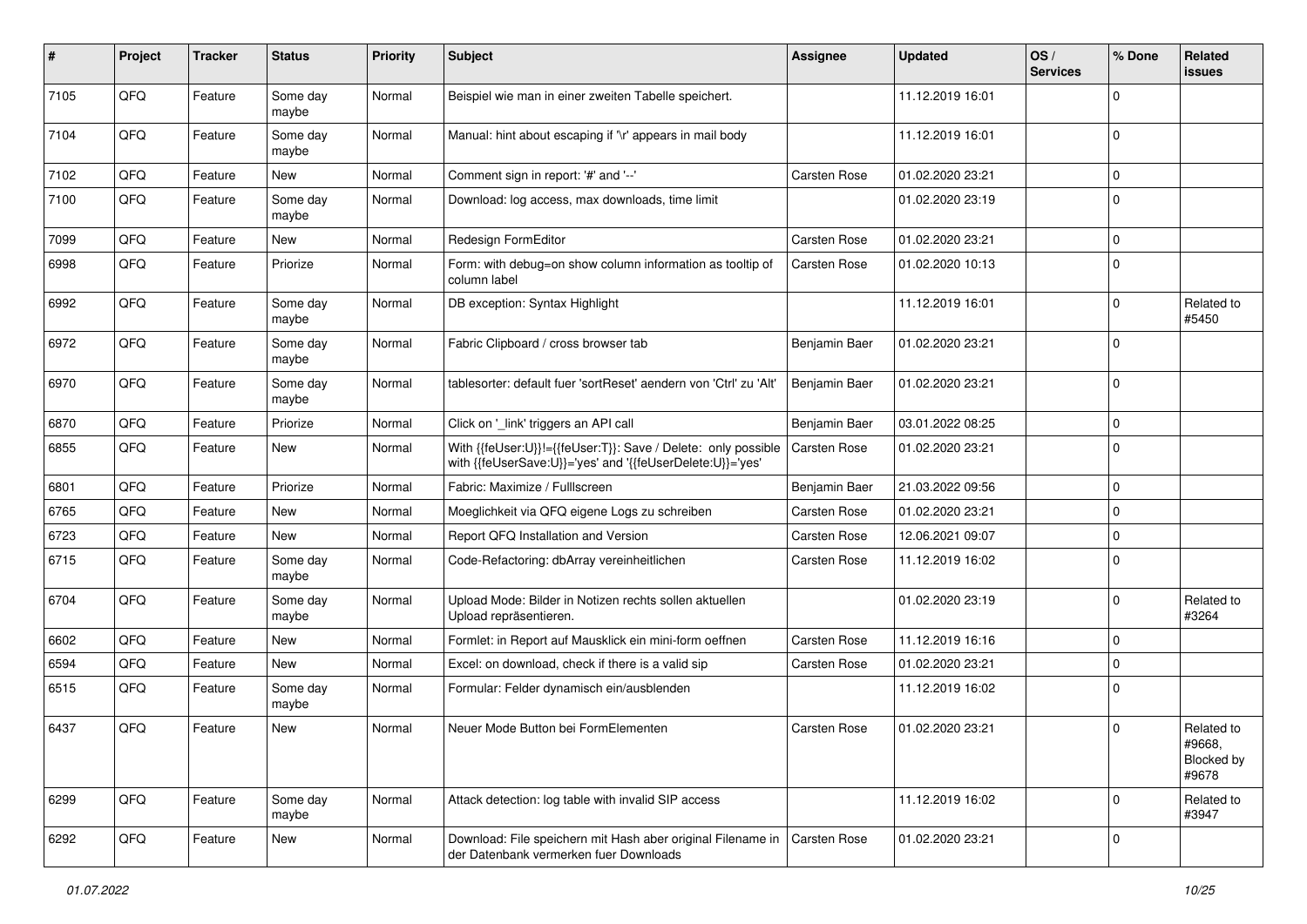| #    | Project | <b>Tracker</b> | <b>Status</b>     | <b>Priority</b> | <b>Subject</b>                                                                    | Assignee      | <b>Updated</b>   | OS/<br><b>Services</b> | % Done              | Related<br><b>issues</b>                    |
|------|---------|----------------|-------------------|-----------------|-----------------------------------------------------------------------------------|---------------|------------------|------------------------|---------------------|---------------------------------------------|
| 6289 | QFQ     | Feature        | <b>New</b>        | Normal          | Form: Log                                                                         | Carsten Rose  | 01.02.2020 23:21 |                        | $\mathbf 0$         |                                             |
| 6288 | QFQ     | Feature        | Some day<br>maybe | Normal          | Best Practice: Erklaeren wie man ein Formular ganz in<br>'weiss' erstellen kann   |               | 11.12.2019 16:02 |                        | $\mathbf 0$         |                                             |
| 6261 | QFQ     | Feature        | New               | Normal          | Persistent SIP                                                                    | Carsten Rose  | 12.06.2021 09:07 |                        | $\mathbf 0$         | Related to<br>#10819                        |
| 6250 | QFQ     | Feature        | In Progress       | Normal          | Enhance layout: a) Subrecord, b) Subrecord-Title                                  | Carsten Rose  | 01.02.2020 23:22 |                        | $\mathbf 0$         | Related to<br>#5391                         |
| 6224 | QFQ     | Feature        | Priorize          | Normal          | Dynamic update: fade in/out fields                                                | Benjamin Baer | 21.03.2022 09:50 |                        | $\mathbf 0$         |                                             |
| 6084 | QFQ     | Feature        | Some day<br>maybe | Normal          | New escape type: 'D' - convert date                                               |               | 01.02.2020 23:19 |                        | $\mathbf 0$         |                                             |
| 6083 | QFQ     | Feature        | Some day<br>maybe | Normal          | Dynamic Update: Value Check via SQL                                               |               | 11.12.2019 16:02 |                        | $\mathbf 0$         |                                             |
| 5983 | QFQ     | Feature        | Some day<br>maybe | Normal          | Form Submit (save & update): normalize date/-time FE                              | Carsten Rose  | 01.02.2020 23:19 |                        | $\mathbf 0$         |                                             |
| 5942 | QFQ     | Feature        | Priorize          | Normal          | 'L' and 'type': append to links, generate via '_link' by using<br>'u:' .          | Carsten Rose  | 01.02.2020 10:13 |                        | $\mathbf 0$         |                                             |
| 5923 | QFQ     | Feature        | Some day<br>maybe | Normal          | fillStoreSystemBySqlLate                                                          |               | 01.02.2020 23:19 |                        | $\mathbf 0$         |                                             |
| 5895 | QFQ     | Feature        | Some day<br>maybe | Normal          | Tutorial: List of all QFQ Features                                                |               | 01.02.2020 23:19 |                        | $\mathbf 0$         |                                             |
| 5894 | QFQ     | Feature        | Feedback          | Normal          | Typeahead in Report: show/hide rows dynamically                                   | Carsten Rose  | 18.02.2022 08:50 |                        | $\Omega$            | Related to<br>#5893,<br>Related to<br>#5885 |
| 5893 | QFQ     | Feature        | Some day<br>maybe | Normal          | Edit on double-click                                                              |               | 01.02.2020 23:19 |                        | $\mathbf 0$         | Related to<br>#5894                         |
| 5892 | QFQ     | Feature        | Some day<br>maybe | Normal          | QFQ should use T3 API to manipulate FE GROUP<br>membership                        |               | 01.02.2020 23:20 |                        | $\mathbf 0$         |                                             |
| 5852 | QFQ     | Feature        | Some day<br>maybe | Normal          | Logging: mail.log / sql.log - im FE anzeigen und via AJAX<br>aktualisieren        | Carsten Rose  | 01.02.2020 23:19 |                        | $\mathbf 0$         | Related to<br>#5885                         |
| 5851 | QFQ     | Feature        | Some day<br>maybe | Normal          | Queue System implementieren: MQTT, RabbitMQ                                       |               | 01.02.2020 23:20 |                        | $\mathbf 0$         | Related to<br>#5715                         |
| 5850 | QFQ     | Feature        | Some day<br>maybe | Normal          | Deployment: In QFQ Doc best practice fuer zeitgemaesses<br>Deployment beschreiben |               | 01.02.2020 23:20 |                        | $\Omega$            |                                             |
| 5805 | QFQ     | Feature        | Some day<br>maybe | Normal          | TypeAHead SQL value instead of key stored                                         |               | 01.02.2020 23:19 |                        | $\mathbf 0$         | Related to<br>#5444                         |
| 5783 | QFQ     | Feature        | Some day<br>maybe | Normal          | <b>BPMN View/Edit</b>                                                             |               | 11.12.2019 16:02 |                        | $\mathbf 0$         |                                             |
| 5782 | QFG     | Feature        | New               | Normal          | NextCloud API                                                                     | Carsten Rose  | 01.02.2020 10:02 |                        | $\mathsf{O}\xspace$ |                                             |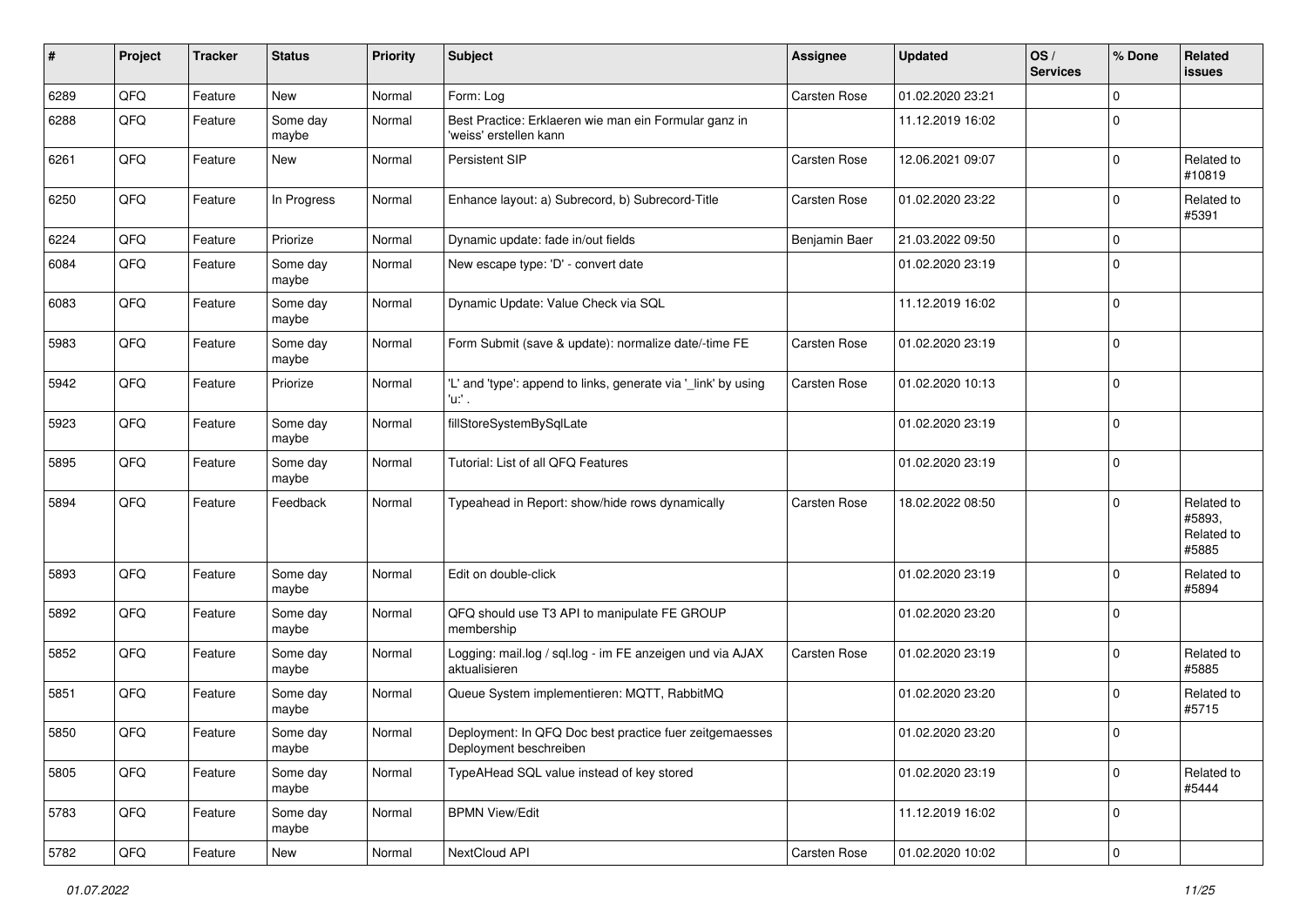| ∦    | Project | <b>Tracker</b> | <b>Status</b>     | <b>Priority</b> | <b>Subject</b>                                                                                     | Assignee            | <b>Updated</b>   | OS/<br><b>Services</b> | % Done      | Related<br>issues                           |
|------|---------|----------------|-------------------|-----------------|----------------------------------------------------------------------------------------------------|---------------------|------------------|------------------------|-------------|---------------------------------------------|
| 5695 | QFQ     | Feature        | In Progress       | Normal          | Multiform                                                                                          | Carsten Rose        | 02.01.2021 18:38 |                        | $\mathbf 0$ |                                             |
| 5665 | QFQ     | Feature        | Some day<br>maybe | Normal          | Versuch das '{{!' nicht mehr noetig ist.                                                           | Carsten Rose        | 01.02.2020 23:20 |                        | $\mathbf 0$ | Related to<br>#7432,<br>Related to<br>#7434 |
| 5579 | QFQ     | Feature        | Some day<br>maybe | Normal          | Enhance Doc / Presentation: variable type 'link column type'                                       | Carsten Rose        | 01.02.2020 23:19 |                        | $\mathbf 0$ |                                             |
| 5562 | QFQ     | Feature        | Priorize          | Normal          | Drag'n'Drop fuer Uploads                                                                           | Benjamin Baer       | 21.03.2022 09:52 |                        | 0           | Related to<br>#9706                         |
| 5548 | QFQ     | Feature        | Some day<br>maybe | Normal          | 801 Textfiles/Scriptfiles als Thumbnail                                                            | Carsten Rose        | 07.03.2022 16:26 |                        | 0           |                                             |
| 5480 | QFQ     | Feature        | Some day<br>maybe | Normal          | QFQ: Dokumentation mit Screenshots versehen                                                        | Carsten Rose        | 01.02.2020 23:20 |                        | $\mathbf 0$ | Related to<br>#9879                         |
| 5455 | QFQ     | Feature        | Some day<br>maybe | Normal          | Mail Redirects grld abhaengig                                                                      |                     | 01.02.2020 23:20 |                        | $\Omega$    |                                             |
| 5452 | QFQ     | Feature        | Some day<br>maybe | Normal          | Thumbnails from PDF: bad quality                                                                   |                     | 01.02.2020 23:20 |                        | $\mathbf 0$ |                                             |
| 5428 | QFQ     | Feature        | Some day<br>maybe | Normal          | secure thumbnail: late render on access.                                                           | Carsten Rose        | 01.02.2020 23:20 |                        | $\mathbf 0$ |                                             |
| 5389 | QFQ     | Feature        | Some day<br>maybe | Normal          | QFQ Design: Multline label / note                                                                  | Benjamin Baer       | 01.02.2020 23:19 |                        | $\mathbf 0$ |                                             |
| 5366 | QFQ     | Feature        | Priorize          | Normal          | Saving with keyboard shortcuts                                                                     | Benjamin Baer       | 21.03.2022 09:47 |                        | $\mathbf 0$ |                                             |
| 5345 | QFQ     | Feature        | New               | Normal          | Report: UPDATE / INSERT / DELETE statements should<br>trigger subqueries, depending on the result. | Carsten Rose        | 27.05.2020 16:11 |                        | $\Omega$    |                                             |
| 5342 | QFQ     | Feature        | Some day<br>maybe | Normal          | link - with HTML Attributes                                                                        |                     | 01.02.2020 23:20 |                        | $\Omega$    | Related to<br>#14077                        |
| 5160 | QFQ     | Feature        | Some day<br>maybe | Normal          | QFQ collaborative / together.js, ShareJS, y-js, collaborative,                                     |                     | 11.12.2019 16:02 |                        | $\mathbf 0$ |                                             |
| 5132 | QFQ     | Feature        | Some day<br>maybe | Normal          | Error Message sendmail missing attachment: more details                                            | <b>Carsten Rose</b> | 01.02.2020 23:19 |                        | $\mathbf 0$ |                                             |
| 5131 | QFQ     | Feature        | New               | Normal          | Activate Spin Gear ('wait/busy' indicator) via LINK attribute                                      | Carsten Rose        | 01.02.2020 23:21 |                        | $\mathbf 0$ |                                             |
| 5129 | QFQ     | Feature        | Some day<br>maybe | Normal          | Reports: SQL fuer x Achse und y Achse                                                              |                     | 11.12.2019 16:02 |                        | 0           |                                             |
| 5024 | QFQ     | Feature        | Some day<br>maybe | Normal          | Fabric: Generate PDF with edits                                                                    | Benjamin Baer       | 01.02.2020 23:20 |                        | $\mathbf 0$ | Related to<br>#10704                        |
| 4974 | QFQ     | Feature        | Some day<br>maybe | Normal          | Long polling - inform all listening clients of changes                                             |                     | 11.12.2019 16:02 |                        | $\mathbf 0$ |                                             |
| 4956 | QFQ     | Feature        | Some day<br>maybe | Normal          | Sendmail: Benutzerdefinierte Headers                                                               | Carsten Rose        | 11.12.2019 16:02 |                        | $\mathbf 0$ |                                             |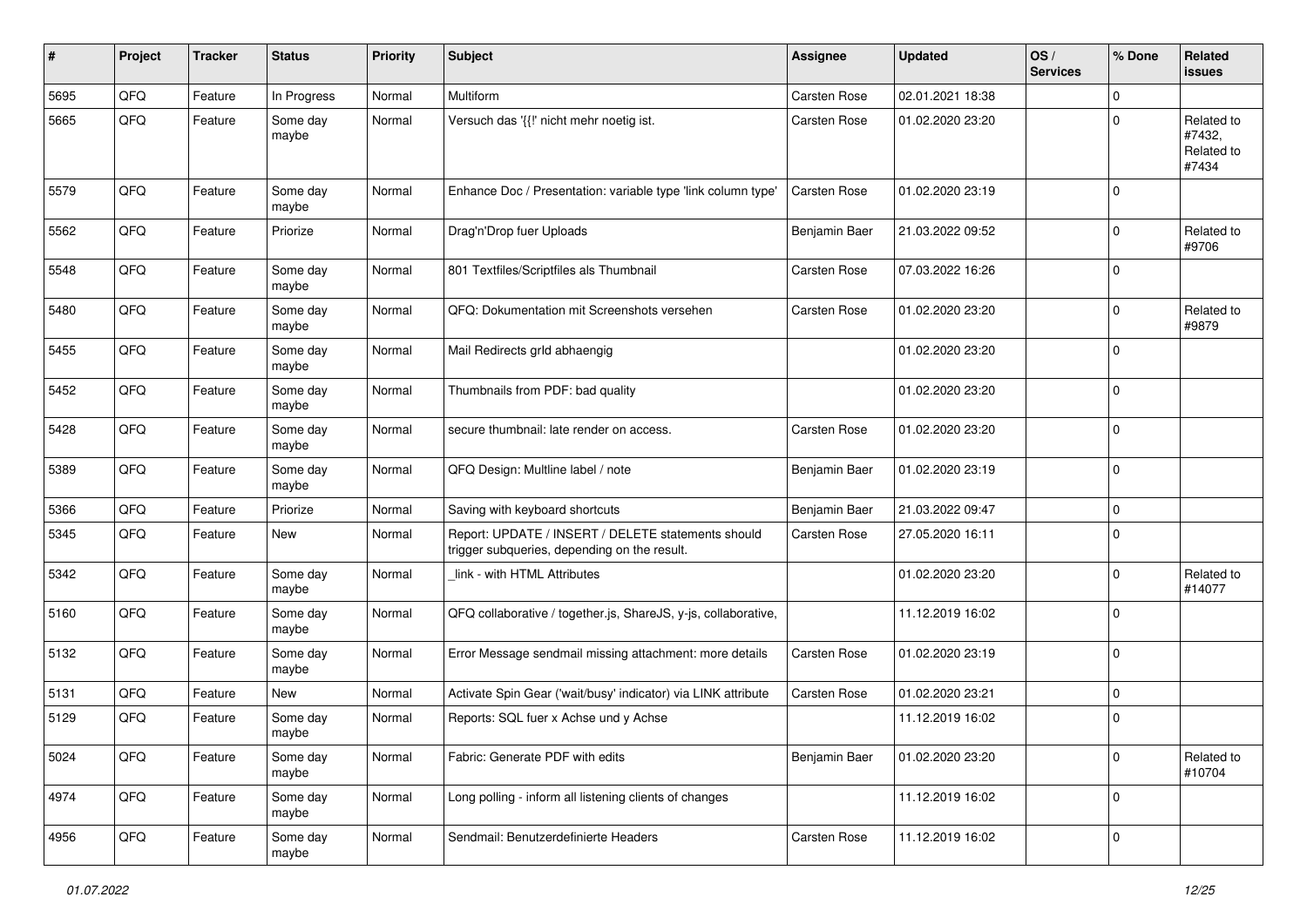| $\vert$ # | Project | <b>Tracker</b> | <b>Status</b>     | <b>Priority</b> | <b>Subject</b>                                                                                                                                                | Assignee            | <b>Updated</b>   | OS/<br><b>Services</b> | % Done      | Related<br><b>issues</b> |
|-----------|---------|----------------|-------------------|-----------------|---------------------------------------------------------------------------------------------------------------------------------------------------------------|---------------------|------------------|------------------------|-------------|--------------------------|
| 4872      | QFQ     | Feature        | Some day<br>maybe | Normal          | Fields of Typo3 page available in STORE_TYPO3                                                                                                                 | <b>Carsten Rose</b> | 01.02.2020 23:19 |                        | $\Omega$    |                          |
| 4869      | QFQ     | Feature        | Some day<br>maybe | Normal          | Dynamic Update (show, hide, readonly?, required?) for<br><b>Template Group Elements</b>                                                                       | <b>Carsten Rose</b> | 01.02.2020 23:19 |                        | $\Omega$    | Related to<br>#4865      |
| 4839      | QFQ     | Feature        | Some day<br>maybe | Normal          | qfq-handle in <head> Abschnitt</head>                                                                                                                         | Carsten Rose        | 11.12.2019 16:02 |                        | $\Omega$    |                          |
| 4816      | QFQ     | Feature        | Some day<br>maybe | Normal          | Templates for QFQ Reports (Tables, Radios, )                                                                                                                  |                     | 01.02.2020 23:20 |                        | $\Omega$    |                          |
| 4757      | QFQ     | Feature        | Some day<br>maybe | Normal          | Test subrecord: download links ok? Links ok?                                                                                                                  | Carsten Rose        | 01.02.2020 23:20 |                        | $\mathbf 0$ |                          |
| 4719      | QFQ     | Feature        | Some day<br>maybe | Normal          | Custom Message in Client in case of 'Browser tab close,<br>modification will be lost'                                                                         |                     | 01.02.2020 23:20 |                        | $\Omega$    |                          |
| 4652      | QFQ     | Feature        | Some day<br>maybe | Normal          | UZH CD: Weiterleitung auf benutzerdefinierte 403/404 Seite                                                                                                    | Carsten Rose        | 01.02.2020 23:20 |                        | $\Omega$    |                          |
| 4650      | QFQ     | Feature        | Some day<br>maybe | Normal          | Convert html to doc/rtf                                                                                                                                       | Carsten Rose        | 01.02.2020 23:20 |                        | $\Omega$    | Related to<br>#10704     |
| 4640      | QFQ     | Feature        | Some day<br>maybe | Normal          | Rename System Forms                                                                                                                                           |                     | 01.02.2020 23:20 |                        | $\Omega$    |                          |
| 4627      | QFQ     | Feature        | Some day<br>maybe | Normal          | dbupdate: all tables - check 'create', 'modified' if it is possible<br>to change to default 'CURRENT TIMESTAMP' and modified<br>'ON UPDATE CURRENT_TIMESTAMP' |                     | 01.02.2020 23:20 |                        | $\Omega$    |                          |
| 4626      | QFQ     | Feature        | Some day<br>maybe | Normal          | Mobile View: 'classBody=qfq-form-right' makes no sense                                                                                                        |                     | 01.02.2020 23:20 |                        | $\Omega$    |                          |
| 4606      | QFQ     | Feature        | Some day<br>maybe | Normal          | link: qualifier to render bootstrap button                                                                                                                    | <b>Carsten Rose</b> | 01.02.2020 23:19 |                        | $\Omega$    |                          |
| 4551      | QFQ     | Feature        | Some day<br>maybe | Normal          | Set 'pills' via dynamicUpdate to show/hide/disabled                                                                                                           |                     | 01.02.2020 23:20 |                        | $\Omega$    | Related to<br>#3752      |
| 4536      | QFQ     | Feature        | Some day<br>maybe | Normal          | FE upload: problem with delete if mutliple uploads an<br>FE.name="                                                                                            |                     | 01.02.2020 23:20 |                        | $\Omega$    |                          |
| 4446      | QFQ     | Feature        | Some day<br>maybe | Normal          | New FE get same feldContainerId as last modifed FE                                                                                                            |                     | 01.02.2020 23:20 |                        | $\mathbf 0$ |                          |
| 4445      | QFQ     | Feature        | Some day<br>maybe | Normal          | template group: Option to simulate fieldset                                                                                                                   |                     | 28.06.2021 14:11 |                        | $\mathbf 0$ |                          |
| 4444      | QFQ     | Feature        | Some day<br>maybe | Normal          | FE.type=upload: detect mime type                                                                                                                              |                     | 11.12.2019 16:02 |                        | $\Omega$    | Related to<br>#4303      |
| 4443      | QFQ     | Feature        | Some day<br>maybe | Normal          | Form: multiple secondary tables                                                                                                                               |                     | 01.02.2020 23:20 |                        | $\Omega$    |                          |
| 4442      | QFQ     | Feature        | Some day<br>maybe | Normal          | Special Column Name: link - new symbol G (Glyph) to<br>choose any available symbol                                                                            |                     | 11.12.2019 16:02 |                        | $\mathbf 0$ |                          |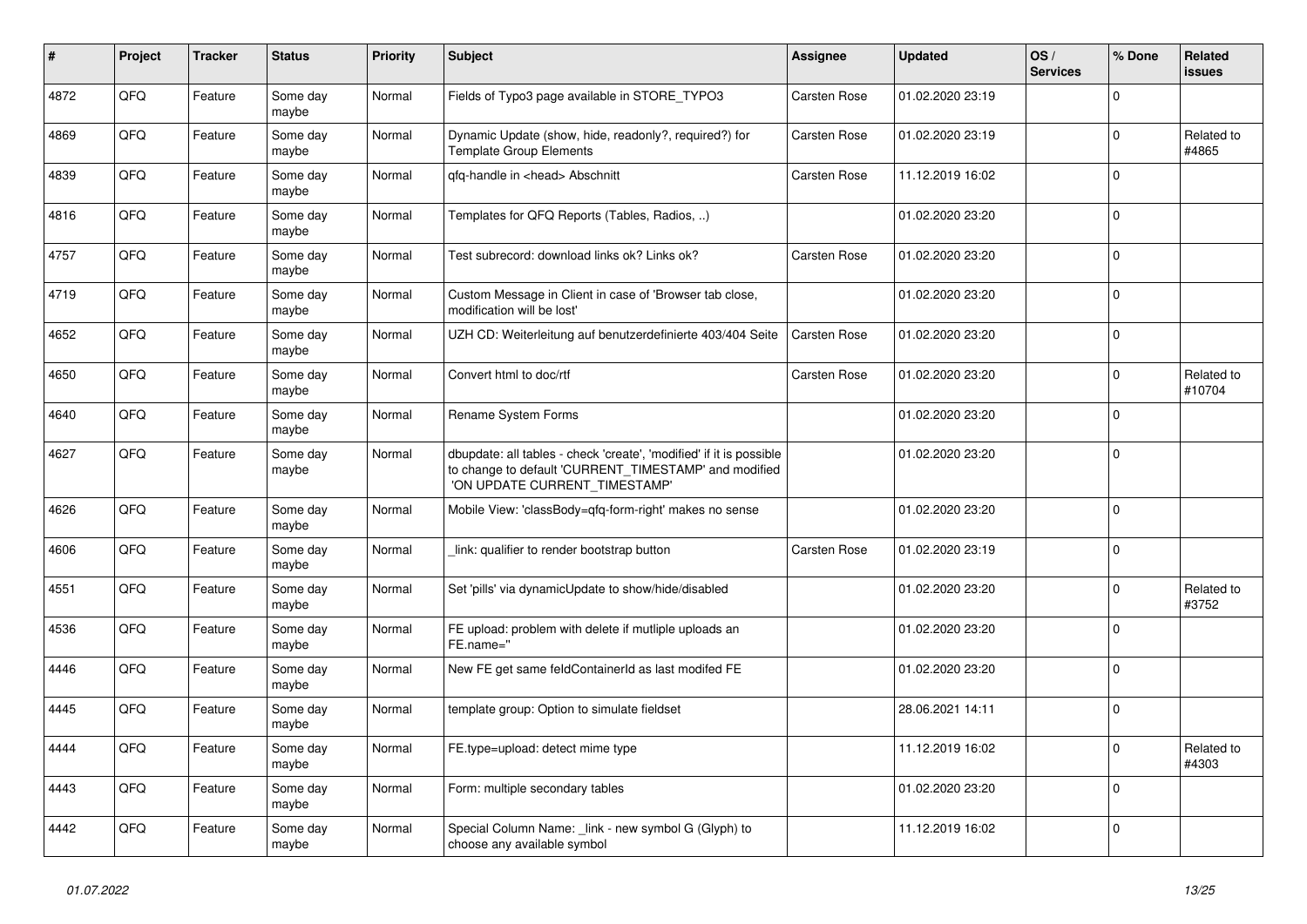| #    | Project | <b>Tracker</b> | <b>Status</b>     | <b>Priority</b> | <b>Subject</b>                                                                                                          | <b>Assignee</b>     | <b>Updated</b>   | OS/<br><b>Services</b> | % Done      | Related<br>issues                           |
|------|---------|----------------|-------------------|-----------------|-------------------------------------------------------------------------------------------------------------------------|---------------------|------------------|------------------------|-------------|---------------------------------------------|
| 4440 | QFQ     | Feature        | Some day<br>maybe | Normal          | Manual.rst: explain how to. expand PHP Session to 4h                                                                    |                     | 11.12.2019 16:02 |                        | $\Omega$    |                                             |
| 4439 | QFQ     | Feature        | Some day<br>maybe | Normal          | Log: report all actions fired by an FE Element, incl. the<br>original directive (slaveld, sqllnsert, )                  |                     | 01.02.2020 23:20 |                        | $\Omega$    | Related to<br>#4432,<br>Related to<br>#5458 |
| 4435 | QFQ     | Feature        | Some day<br>maybe | Normal          | Report: striptags - specify allowed tags                                                                                |                     | 01.02.2020 23:20 |                        | $\Omega$    |                                             |
| 4433 | QFQ     | Feature        | Some day<br>maybe | Normal          | Log when SIP will be destroyed by QFQ for any (security)<br>reason                                                      |                     | 01.02.2020 23:20 |                        | $\Omega$    | Related to<br>#4432.<br>Related to<br>#5458 |
| 4420 | QFQ     | Feature        | Some day<br>maybe | Normal          | Client: Local Storage - store the changes of a form, local in<br>the browser.                                           | Benjamin Baer       | 11.12.2019 16:02 |                        | $\Omega$    |                                             |
| 4413 | QFQ     | Feature        | New               | Normal          | fieldset: show/hidden, modeSql, dynamicUpdate                                                                           | <b>Carsten Rose</b> | 09.02.2022 15:19 |                        | $\Omega$    |                                             |
| 4365 | QFQ     | Feature        | Some day<br>maybe | Normal          | Multi Language: new way of config                                                                                       | Carsten Rose        | 01.02.2020 23:20 |                        | $\Omega$    |                                             |
| 4349 | QFQ     | Feature        | Some day<br>maybe | Normal          | link download: downloaded external URL to<br>deliver/concatenate - check mimetipe and handle it correctly               | Carsten Rose        | 11.12.2019 16:02 |                        | $\Omega$    |                                             |
| 4343 | QFQ     | Feature        | Some day<br>maybe | Normal          | Link: Classifier to add 'attributes'                                                                                    | Carsten Rose        | 01.02.2020 23:20 |                        | $\Omega$    | Related to<br>#14077                        |
| 4330 | QFQ     | Feature        | Some day<br>maybe | Normal          | Error Message: report missing {{ / }} in sqlUpdate, sqlInsert,<br>sqlDelete, sqlAfter, sqlBefore in FE action elements. | Carsten Rose        | 01.02.2020 23:20 |                        | $\Omega$    |                                             |
| 4259 | QFQ     | Feature        | Some day<br>maybe | Normal          | Instant trigger a cron job                                                                                              | Carsten Rose        | 11.12.2019 16:03 |                        | $\Omega$    |                                             |
| 4250 | QFQ     | Feature        | New               | Normal          | AutoCron in QFQ via PHP                                                                                                 | <b>Carsten Rose</b> | 01.02.2020 23:21 |                        | $\Omega$    | Related to<br>#3292.<br>Related to<br>#3291 |
| 4197 | QFQ     | Feature        | Some day<br>maybe | Normal          | Unit Test fuer JSON Stream von QuickFormQuery.php ><br>doForm()                                                         | Carsten Rose        | 11.12.2019 16:03 |                        | $\Omega$    |                                             |
| 4194 | QFQ     | Feature        | In Progress       | Normal          | Bootstrap 4 ist jetzt offiziel                                                                                          |                     | 03.05.2021 20:47 |                        | $\Omega$    | Related to<br>#10114                        |
| 4082 | QFQ     | Feature        | New               | Normal          | Dynamic Update: modeSql - useful default                                                                                | Carsten Rose        | 01.02.2020 23:22 |                        | $\Omega$    |                                             |
| 4050 | QFQ     | Feature        | New               | Normal          | sql.log: 1) FormElement ID which causes a specific action,<br>2) Result in the same row.                                | Carsten Rose        | 15.04.2020 11:35 |                        | 0           | Related to<br>#5458                         |
| 4027 | QFQ     | Feature        | Some day<br>maybe | Normal          | Missing: orange 'check' / 'bullet'                                                                                      |                     | 11.12.2019 16:03 |                        | $\mathbf 0$ |                                             |
| 4026 | QFQ     | Feature        | Some day<br>maybe | Normal          | sqlLog.sql: log number of FE.id                                                                                         | Carsten Rose        | 11.12.2019 16:03 |                        | 0           | Related to<br>#5458                         |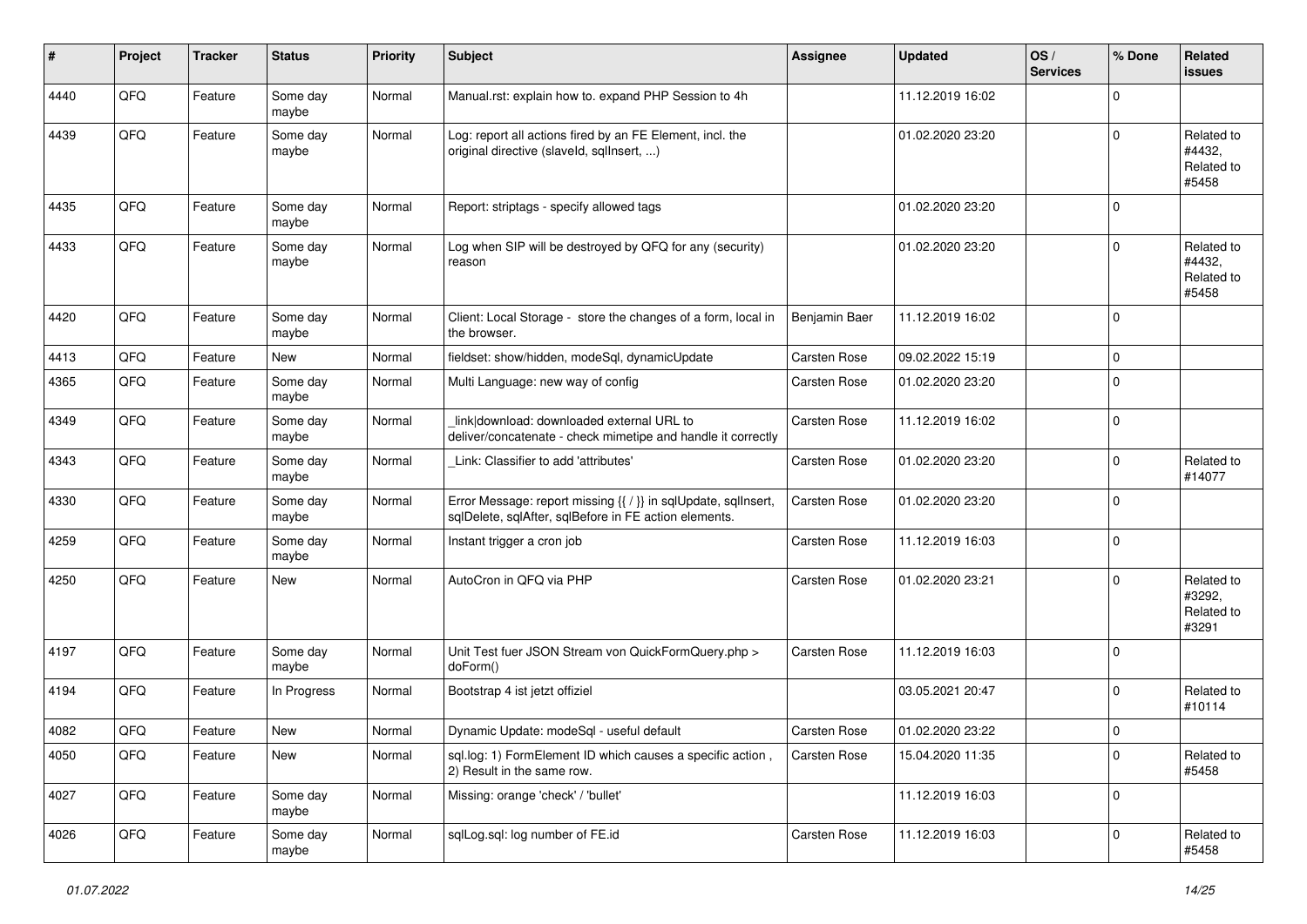| #    | Project | <b>Tracker</b> | <b>Status</b>     | <b>Priority</b> | Subject                                                                                                                                                  | <b>Assignee</b>     | <b>Updated</b>   | OS/<br><b>Services</b> | % Done      | Related<br>issues                           |
|------|---------|----------------|-------------------|-----------------|----------------------------------------------------------------------------------------------------------------------------------------------------------|---------------------|------------------|------------------------|-------------|---------------------------------------------|
| 4023 | QFQ     | Feature        | New               | Normal          | prepared statements - FE action: salveld, sqlInsert,<br>sqlUpdate, sqlDelete, sqlBefore, sqlAfter                                                        | <b>Carsten Rose</b> | 11.12.2019 16:15 |                        | $\Omega$    |                                             |
| 4018 | QFQ     | Feature        | New               | Normal          | typeahead: long query parameter / answer triggers 'Attack<br>detected' and purges current SIP storage.                                                   | Carsten Rose        | 29.06.2022 22:46 |                        | $\mathbf 0$ | Related to<br>#9077                         |
| 3991 | QFQ     | Feature        | Some day<br>maybe | Normal          | report: Columnname ' skipWrap' skips 'fbeg', 'fend'                                                                                                      | Carsten Rose        | 11.12.2019 16:03 |                        | $\Omega$    |                                             |
| 3947 | QFQ     | Feature        | Some day<br>maybe | Normal          | Attack detectect: logout current user                                                                                                                    | Carsten Rose        | 11.12.2019 16:03 |                        | 0           | Related to<br>#5458,<br>Related to<br>#6299 |
| 3942 | QFQ     | Feature        | Some day<br>maybe | Normal          | Action Elemente: neu generierte IDs via FE weitergeben                                                                                                   | Carsten Rose        | 11.12.2019 16:03 |                        | $\Omega$    | Related to<br>#3941                         |
| 3941 | QFQ     | Feature        | Some day<br>maybe | Normal          | sqlAfter: es sollten mehrere moeglich sein                                                                                                               | Carsten Rose        | 11.12.2019 16:03 |                        | $\mathbf 0$ | Related to<br>#3942                         |
| 3905 | QFQ     | Feature        | Some day<br>maybe | Normal          | Documentation: Best Practice anhand eines Online<br>Bewerbungstools                                                                                      | Carsten Rose        | 11.12.2019 16:03 |                        | $\Omega$    |                                             |
| 3900 | QFQ     | Feature        | Some day<br>maybe | Normal          | Extend documentation of 'Copy / Paste'                                                                                                                   | Carsten Rose        | 11.12.2019 16:03 |                        | $\mathbf 0$ | Related to<br>#3899                         |
| 3880 | QFQ     | Feature        | Some day<br>maybe | Normal          | Form 'Form': anlegen einer Tabelle                                                                                                                       |                     | 14.01.2021 10:12 |                        | $\Omega$    |                                             |
| 3879 | QFQ     | Feature        | Some day<br>maybe | Normal          | Form 'FormElement': Beim Feld 'name' rechts in der Notiz<br>einen Link einblenden - a) aktuelle Definition anzeigen, b)<br>Spalte in der Tabelle anlegen |                     | 11.12.2019 16:03 |                        | $\mathbf 0$ |                                             |
| 3878 | QFQ     | Feature        | Some day<br>maybe | Normal          | Form 'FormElement': Spalte 'name' typeAhead mit<br>Spaltennamen der Primarytable.                                                                        |                     | 11.12.2019 16:03 |                        | $\mathbf 0$ |                                             |
| 3877 | QFQ     | Feature        | Some day<br>maybe | Normal          | FormEditor: die Felder die aktuell nicht gebraucht werden<br>nur auf readonly/disabled setzen (nicht ausblenden > das<br>irritiert.                      | Carsten Rose        | 11.12.2019 16:03 |                        | $\mathbf 0$ |                                             |
| 3867 | QFQ     | Feature        | Priorize          | Normal          | Readonly Formular: Template Groups add/delete<br>ausbeldnen                                                                                              | <b>Carsten Rose</b> | 05.05.2021 22:12 |                        | $\mathbf 0$ |                                             |
| 3864 | QFQ     | Feature        | New               | Normal          | Encrypt / decrypt field                                                                                                                                  | Enis Nuredini       | 30.06.2022 16:29 |                        | $\mathbf 0$ |                                             |
| 3708 | QFQ     | Feature        | Some day<br>maybe | Normal          | Form: input - 'specialchars', 'none'  gewisse tags<br>erlauben, andere verbieten                                                                         | Carsten Rose        | 11.12.2019 16:02 |                        | $\Omega$    | Related to<br>#14320                        |
| 3692 | QFQ     | Feature        | Some day<br>maybe | Normal          | QFQ Webseite                                                                                                                                             | Benjamin Baer       | 11.12.2019 16:02 |                        | $\pmb{0}$   | Related to<br>#5033                         |
| 3677 | QFQ     | Feature        | Some day<br>maybe | Normal          | wkhtmltopdf: FE User access prohibited, if client IP changes<br>\$TYPO3_CONF_VARS[FE][lockIP]                                                            | Carsten Rose        | 11.12.2019 16:02 |                        | $\Omega$    |                                             |
| 3666 | QFQ     | Feature        | Some day<br>maybe | Normal          | a) Performance Messung: mysql real escape string() im<br>Vergleich zu str_replace(), b) doppeltes Aufrufen von<br>mysql_real_escape_string()             | Carsten Rose        | 11.12.2019 16:02 |                        | $\mathbf 0$ |                                             |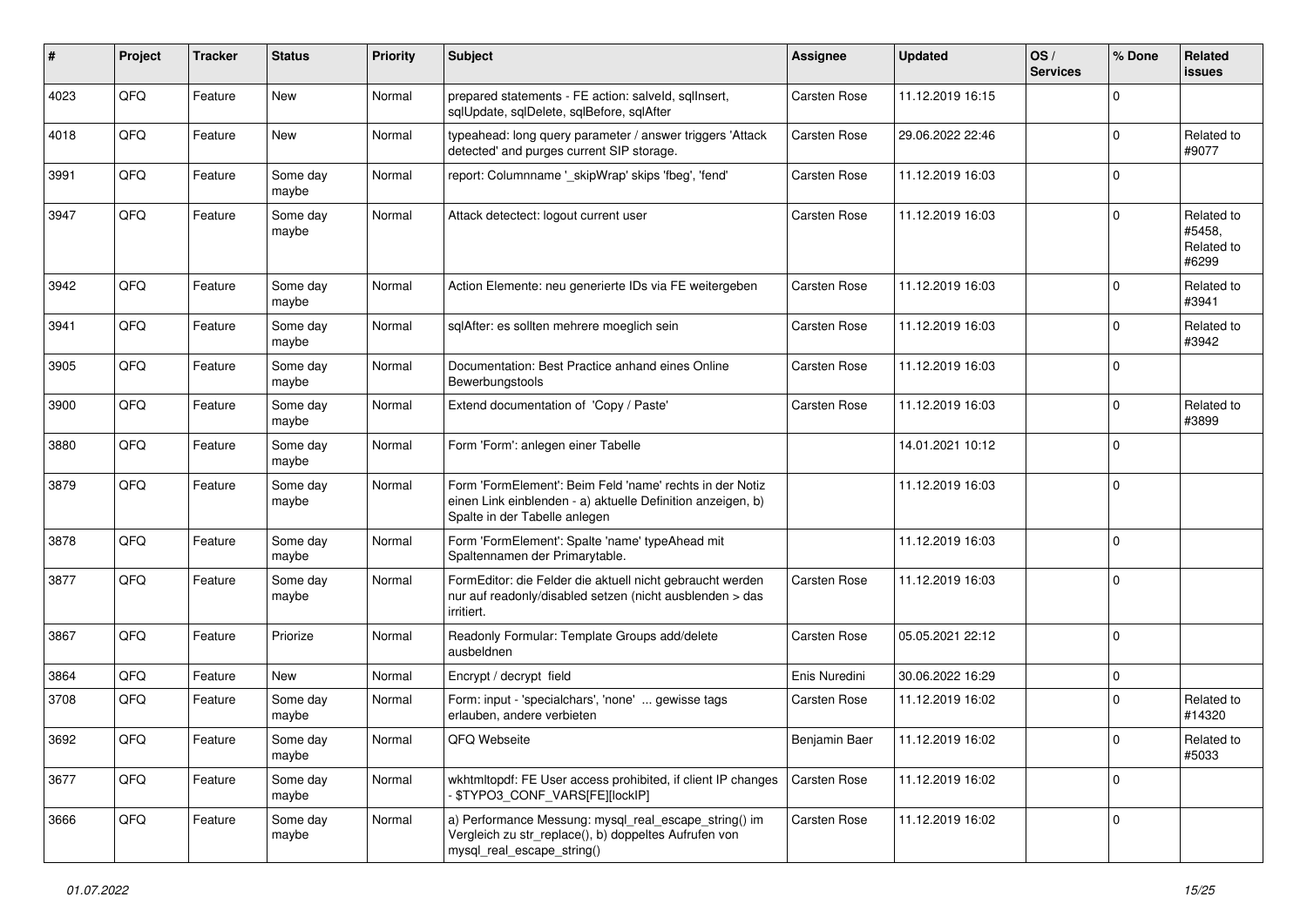| #    | Project | <b>Tracker</b> | <b>Status</b>     | <b>Priority</b> | <b>Subject</b>                                                                                                     | <b>Assignee</b> | <b>Updated</b>   | OS/<br><b>Services</b> | % Done         | Related<br><b>issues</b>                    |
|------|---------|----------------|-------------------|-----------------|--------------------------------------------------------------------------------------------------------------------|-----------------|------------------|------------------------|----------------|---------------------------------------------|
| 3646 | QFQ     | Feature        | Some day<br>maybe | Normal          | Moeglichkeit HTML Tags in Reports auszugeben (zu<br>enkodieren: htmlspecialchars)                                  |                 | 11.12.2019 16:02 |                        | $\Omega$       | Related to<br>#14320                        |
| 3617 | QFQ     | Feature        | Some day<br>maybe | Normal          | Load javascripts at bottom                                                                                         |                 | 11.12.2019 16:02 |                        | $\mathbf 0$    |                                             |
| 3504 | QFQ     | Feature        | New               | Normal          | Logging: welche Action FEs werden wann wie ausgefuehrt                                                             | Carsten Rose    | 01.02.2020 23:21 |                        | $\Omega$       | Related to<br>#5458,<br>Related to<br>#4092 |
| 3495 | QFQ     | Feature        | Some day<br>maybe | Normal          | Predifined Parameter werden nicht in '+' (add new record)<br>SIP gerendert.                                        |                 | 11.12.2019 16:02 |                        | $\Omega$       |                                             |
| 3458 | QFQ     | Feature        | Some day<br>maybe | Normal          | Display 'Edit Form Element'-Checkbox on form: should<br>depend on FE Group                                         | Carsten Rose    | 11.12.2019 16:02 |                        | $\Omega$       | Related to<br>#3447                         |
| 3457 | QFQ     | Feature        | Some day<br>maybe | Normal          | LDAP: concat multi values to one single entry                                                                      | Carsten Rose    | 11.12.2019 16:02 |                        | $\Omega$       |                                             |
| 3432 | QFQ     | Feature        | New               | Normal          | subrecord: dynamicUpdate                                                                                           | Carsten Rose    | 11.06.2020 21:10 |                        | $\Omega$       | Related to<br>#5691                         |
| 3415 | QFQ     | Feature        | Some day<br>maybe | Normal          | FE Login Box Templatefile                                                                                          | Benjamin Baer   | 11.12.2019 16:02 |                        | $\mathbf 0$    |                                             |
| 3385 | QFQ     | Feature        | Some day<br>maybe | Normal          | templateGroup: insert/update/delete non primary records                                                            | Carsten Rose    | 11.12.2019 16:02 |                        | $\Omega$       |                                             |
| 3350 | QFQ     | Feature        | Some day<br>maybe | Normal          | FormEditor: Hilfetext hinter 'checktype'                                                                           | Carsten Rose    | 11.12.2019 16:02 |                        | $\mathbf 0$    |                                             |
| 3332 | QFQ     | Feature        | Some day<br>maybe | Normal          | Uploads: Thumbnails, Details zum hochgeladenen File                                                                | Carsten Rose    | 11.12.2019 16:02 |                        | $\Omega$       | Related to<br>#3264,<br>Related to<br>#5333 |
| 3331 | QFQ     | Feature        | Some day<br>maybe | Normal          | Default Tooltip fuer _page? Links: mit Form und Record ID                                                          | Carsten Rose    | 11.12.2019 16:02 |                        | $\overline{0}$ |                                             |
| 3291 | QFQ     | Feature        | Some day<br>maybe | Normal          | AutoCron websiteToken                                                                                              | Carsten Rose    | 11.12.2019 16:02 |                        | $\mathbf 0$    | Related to<br>#4250                         |
| 3285 | QFQ     | Feature        | Some day<br>maybe | Normal          | Zeichenlimit pro Feld: textarea / editor                                                                           | Carsten Rose    | 11.12.2019 16:02 |                        | $\mathbf 0$    |                                             |
| 3267 | QFQ     | Feature        | Some day<br>maybe | Normal          | 2 Forms auf einer Seite: real + Read only                                                                          | Carsten Rose    | 11.12.2019 16:03 |                        | $\Omega$       |                                             |
| 3216 | QFQ     | Feature        | Some day<br>maybe | Normal          | dynamic update für checkbox label2                                                                                 | Carsten Rose    | 11.12.2019 16:03 |                        | 0              | Related to<br>#2081                         |
| 2995 | QFQ     | Feature        | Some day<br>maybe | Normal          | Dropdown JQuery Plugin: 'chosen' - Moeglichkeit um Select<br>Listen mehr Funktion zu geben. Kein Bootstrap noetig. | Carsten Rose    | 11.12.2019 16:03 |                        | 0              |                                             |
| 2950 | QFQ     | Feature        | Some day<br>maybe | Normal          | Inhalt QFQ Records als File                                                                                        |                 | 11.12.2019 16:03 |                        | $\mathbf 0$    |                                             |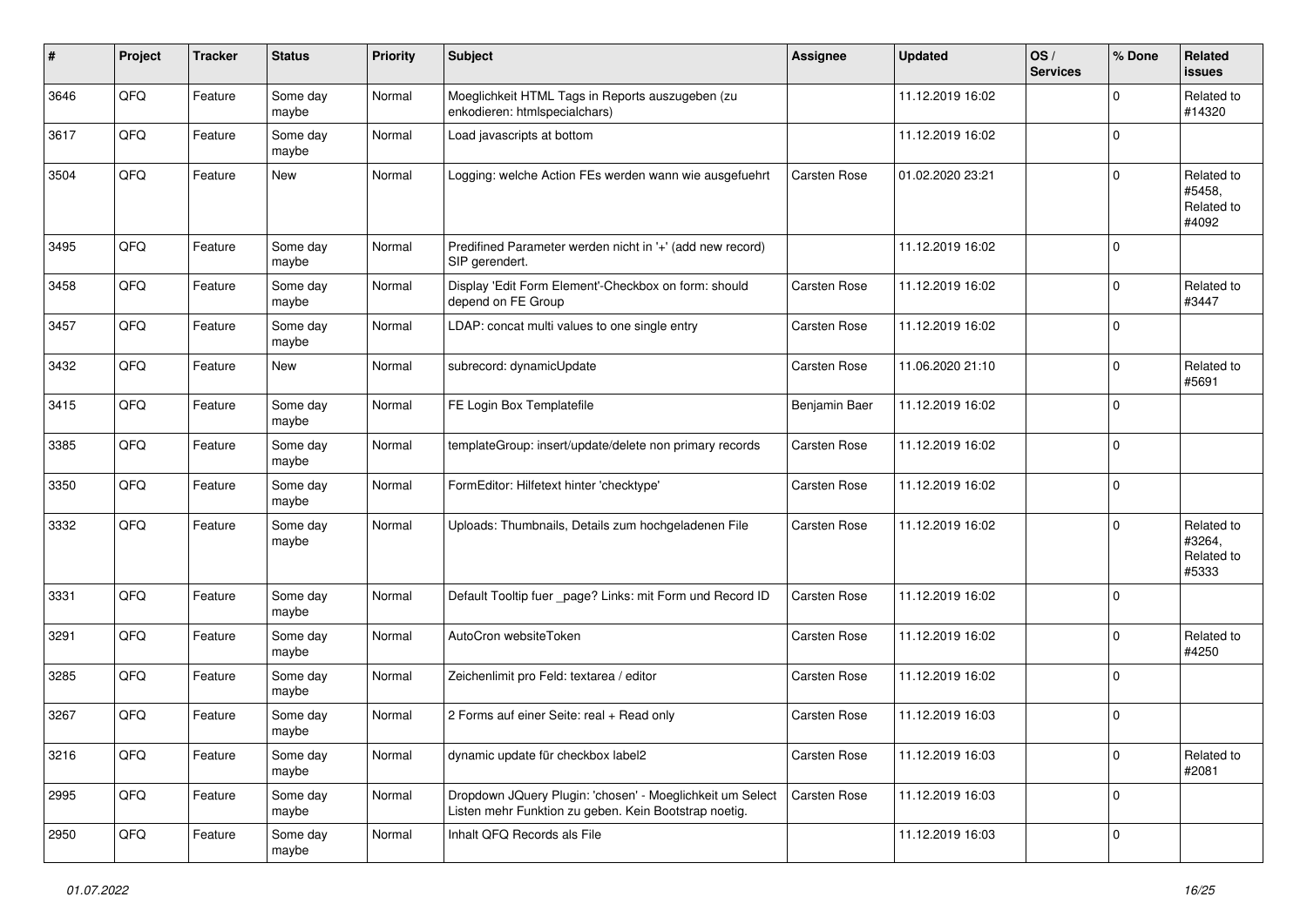| $\vert$ # | Project | <b>Tracker</b> | <b>Status</b>     | <b>Priority</b> | <b>Subject</b>                                                                                                                        | <b>Assignee</b>     | <b>Updated</b>   | OS/<br><b>Services</b> | % Done       | Related<br><b>issues</b>                                               |
|-----------|---------|----------------|-------------------|-----------------|---------------------------------------------------------------------------------------------------------------------------------------|---------------------|------------------|------------------------|--------------|------------------------------------------------------------------------|
| 2361      | QFQ     | Feature        | <b>New</b>        | Normal          | Logging wer/wann/wo welches Formular aufgerufen hat                                                                                   | <b>Carsten Rose</b> | 11.12.2019 16:15 |                        | $\mathbf 0$  | Related to<br>#4432.<br>Related to<br>#7480                            |
| 2084      | QFQ     | Feature        | Some day<br>maybe | Normal          | Mailto mit encryption: Subrecord                                                                                                      | Carsten Rose        | 11.12.2019 16:03 |                        | $\mathbf 0$  | Related to<br>#2082                                                    |
| 1946      | QFQ     | Feature        | Some day<br>maybe | Normal          | Kontrolle ob der ReadOnly Modus bei den<br>Formularelementen korrekt implementiert ist                                                | Carsten Rose        | 11.12.2019 16:03 |                        | $\mathbf 0$  |                                                                        |
| 1635      | QFQ     | Feature        | Some day<br>maybe | Normal          | QFQ Extension content record: weitere Optionen<br>einblenden.                                                                         | Carsten Rose        | 11.12.2019 16:03 |                        | $\mathbf{0}$ |                                                                        |
| 1510      | QFQ     | Feature        | Some day<br>maybe | Normal          | jquery von google laden, falls das nicht geht lokal                                                                                   |                     | 11.12.2019 16:03 |                        | $\mathbf 0$  |                                                                        |
| 1253      | QFQ     | Feature        | Some day<br>maybe | Normal          | QF: Colorpicker                                                                                                                       |                     | 11.12.2019 16:03 |                        | $\mathbf 0$  |                                                                        |
| 1251      | QFQ     | Feature        | Some day<br>maybe | Normal          | QF: Combo                                                                                                                             |                     | 11.12.2019 16:03 |                        | $\mathbf 0$  |                                                                        |
| 1234      | QFQ     | Feature        | Some day<br>maybe | Normal          | QF: Record numbering: Im Grid soll in Spalte 1 optional die<br>laufende Nummer der Records angezeigt werden.                          |                     | 01.02.2020 23:20 |                        | $\Omega$     |                                                                        |
| 955       | QFQ     | Feature        | Some day<br>maybe | Normal          | QF: Notizen vor/nach dem Form                                                                                                         |                     | 01.02.2020 23:20 |                        | $\mathbf 0$  |                                                                        |
| 14187     | QFQ     | Feature        | <b>New</b>        | High            | qfq.log: show current URL                                                                                                             | Carsten Rose        | 28.05.2022 11:02 |                        | $\Omega$     | Related to<br>#13933.<br>Related to<br>#12532,<br>Related to<br>#11893 |
| 13757     | QFQ     | Feature        | New               | High            | QR / Bar-Code Plugin                                                                                                                  | Enis Nuredini       | 19.03.2022 17:43 |                        | $\Omega$     |                                                                        |
| 12544     | QFQ     | Feature        | New               | High            | a) ' AS _link' new also as ' AS _format', b) sortierung via<br>'display: none;', c) ' format' benoeitgt nicht zwingend<br>u/U/p/m/z/d | Carsten Rose        | 14.12.2021 16:03 |                        | $\pmb{0}$    |                                                                        |
| 12532     | QFQ     | Feature        | New               | High            | SIP-Parameter bei Seitenaufruf in Browser-Console<br>anzeigen                                                                         | Carsten Rose        | 07.12.2021 17:19 |                        | $\Omega$     | Related to<br>#11893,<br>Related to<br>#14187                          |
| 12186     | QFQ     | Feature        | <b>New</b>        | High            | TinyMCE Config für Objekte                                                                                                            | Carsten Rose        | 07.12.2021 17:19 |                        | $\Omega$     | <b>Blocks</b><br>#12632                                                |
| 11893     | QFQ     | Feature        | New               | High            | Broken SIP: a) only report one time, b) only report in main<br>column                                                                 | Carsten Rose        | 12.05.2021 12:13 |                        | $\mathbf 0$  | Related to<br>#12532,<br>Related to<br>#14187                          |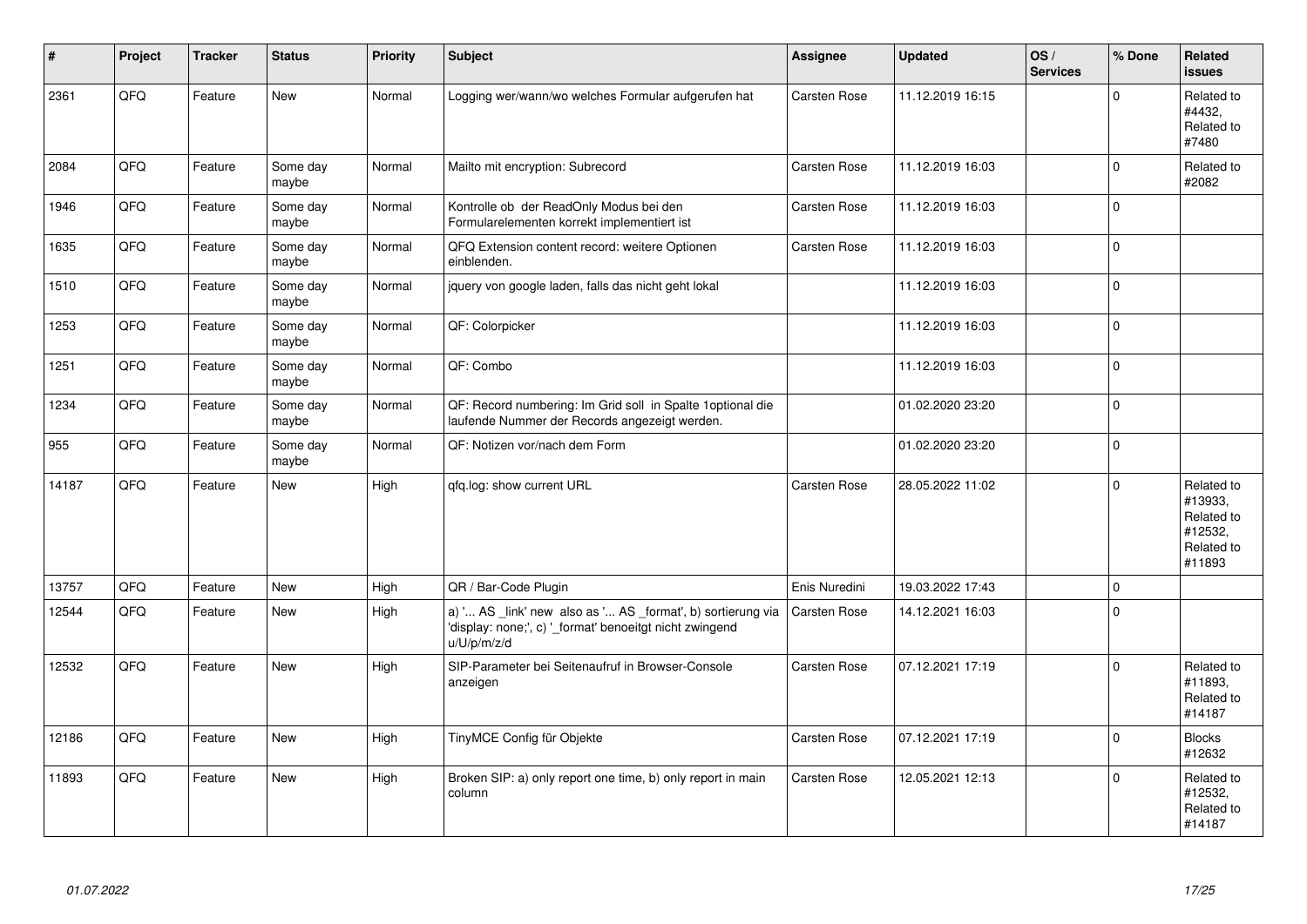| #     | Project | <b>Tracker</b> | <b>Status</b>     | <b>Priority</b> | <b>Subject</b>                                                                               | <b>Assignee</b>     | <b>Updated</b>   | OS/<br><b>Services</b> | % Done      | Related<br>issues                               |
|-------|---------|----------------|-------------------|-----------------|----------------------------------------------------------------------------------------------|---------------------|------------------|------------------------|-------------|-------------------------------------------------|
| 10114 | QFQ     | Feature        | New               | High            | Symbol (Link): 'G:' (Glyphicon) replaced by 'i:' (icon)                                      |                     | 07.12.2021 17:19 |                        | $\Omega$    | Related to<br>#3797,<br>Related to<br>#4194     |
| 9548  | QFQ     | Feature        | Feedback          | High            | FormElement: Pattern mismatch - optional report only on<br>focus lost                        | Benjamin Baer       | 03.05.2021 21:14 |                        | $\Omega$    |                                                 |
| 9052  | QFQ     | Feature        | Feedback          | High            | Report: CodeMirror with SQL Syntax Highlight in FE                                           | Enis Nuredini       | 08.06.2022 10:25 |                        | 0           |                                                 |
| 8962  | QFQ     | Feature        | New               | High            | allow for form fields with identical names                                                   | Carsten Rose        | 03.05.2021 21:14 |                        | $\Omega$    |                                                 |
| 8204  | QFQ     | Feature        | Priorize          | High            | Position 'required mark'                                                                     | Carsten Rose        | 16.06.2021 13:44 |                        | $\Omega$    |                                                 |
| 8082  | QFQ     | Feature        | Priorize          | High            | Contact form without saving record                                                           | Carsten Rose        | 07.12.2021 15:20 |                        | $\mathbf 0$ | Related to<br>#8587,<br><b>Blocks</b><br>#11850 |
| 7850  | QFQ     | Feature        | <b>New</b>        | High            | Upload records: non 'pathFileName' column                                                    | Carsten Rose        | 03.05.2021 21:14 |                        | $\Omega$    |                                                 |
| 7602  | QFQ     | Feature        | ToDo              | High            | Multi Select: with checkboxes                                                                | Benjamin Baer       | 22.03.2022 09:07 |                        | $\mathbf 0$ |                                                 |
| 5715  | QFQ     | Feature        | New               | High            | PDF Caching                                                                                  | Carsten Rose        | 03.05.2021 21:14 |                        | $\Omega$    | Related to<br>#5851,<br>Related to<br>#6357     |
| 4258  | QFQ     | Feature        | Some day<br>maybe | High            | System Defaults: Forms                                                                       | Carsten Rose        | 03.05.2021 21:14 |                        | $\Omega$    |                                                 |
| 3990  | QFQ     | Feature        | Some day<br>maybe | High            | custom class definition: add space automatically                                             | Carsten Rose        | 03.05.2021 21:14 |                        | $\Omega$    |                                                 |
| 3967  | QFQ     | Feature        | Some day<br>maybe | High            | Report: Checkbox, Radio, Dropdown, Input welches ohne<br>Submit funktioniert - 'Inline-Form' | Carsten Rose        | 03.05.2021 21:14 |                        | $\mathbf 0$ |                                                 |
| 3848  | QFQ     | Feature        | Some day<br>maybe | High            | Antivirus check fuer Upload files in qfq?                                                    | Carsten Rose        | 03.05.2021 21:14 |                        | $\Omega$    | Related to<br>#4131                             |
| 3727  | QFQ     | Feature        | New               | High            | Security: Session Hijacking erschweren                                                       | Carsten Rose        | 03.05.2021 21:14 |                        | $\mathbf 0$ |                                                 |
| 11850 | QFQ     | Feature        | New               | Urgent          | Wizard Form: basierend auf einer Tabelle eine Form<br>anlegen.                               |                     | 03.05.2021 21:12 |                        | $\Omega$    | Blocked by<br>#8082                             |
| 880   | QFQ     | Feature        | Some day<br>maybe | Urgent          | Security: PHP, SQL Injection, XSS                                                            |                     | 03.05.2021 21:14 |                        | $\Omega$    | Related to<br>#14320                            |
| 10793 | QFQ     | Feature        | In Progress       | Normal          | <b>Update NPM Packages</b>                                                                   | <b>Carsten Rose</b> | 07.09.2021 13:25 |                        | 30          |                                                 |
| 1623  | QFQ     | Feature        | Some day<br>maybe | Normal          | RealURL                                                                                      |                     | 11.12.2019 16:03 |                        | $30\,$      |                                                 |
| 9517  | QFQ     | Feature        | In Progress       | High            | Input multiple tags with typeahead                                                           | Carsten Rose        | 03.05.2021 21:14 |                        | 40          | Related to<br>#10150                            |
| 13330 | QFQ     | Feature        | In Progress       | Normal          | Multi Form: Upload                                                                           | Carsten Rose        | 07.11.2021 12:40 |                        | 50          | Related to<br>#9706                             |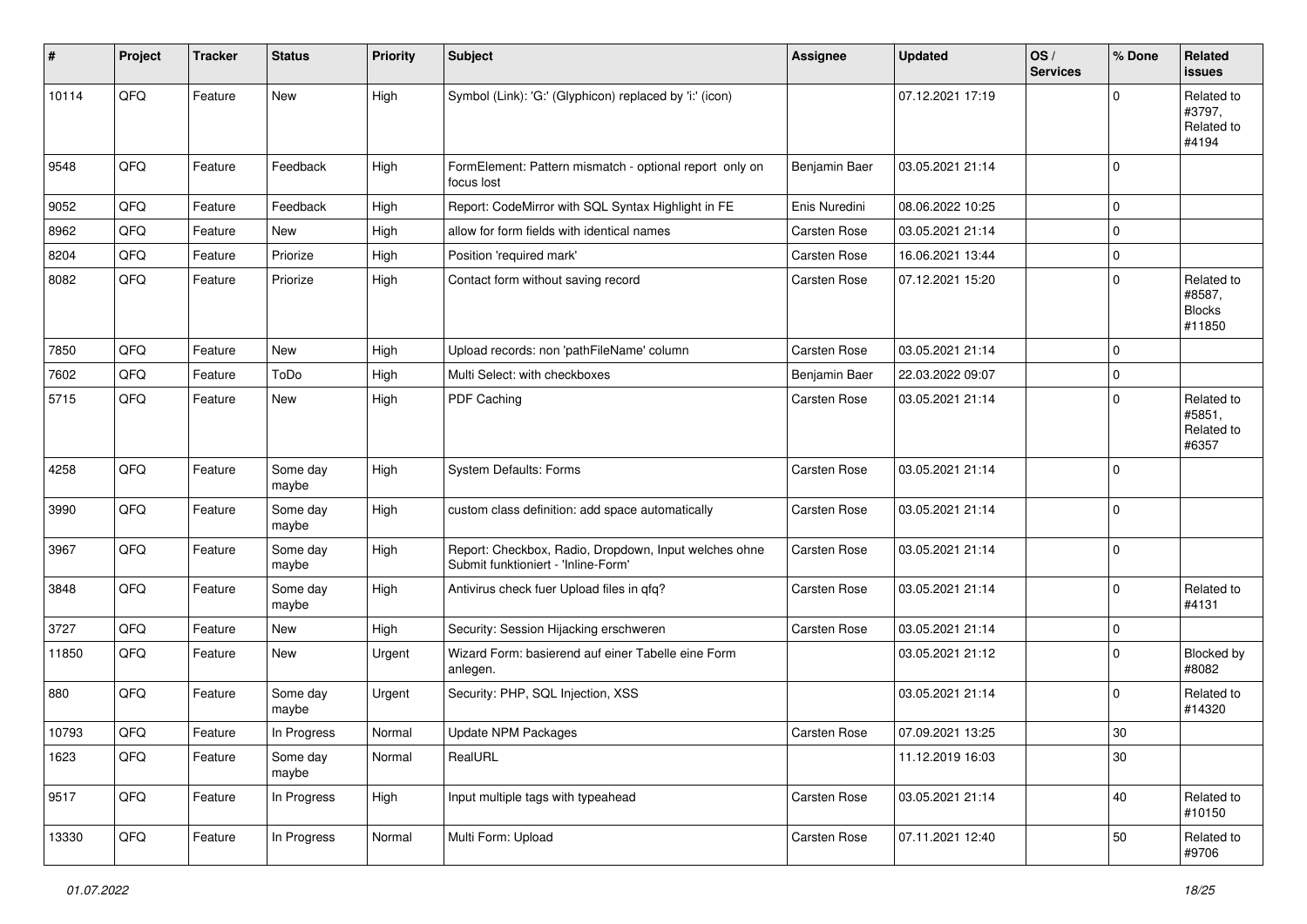| #     | Project | <b>Tracker</b> | <b>Status</b>     | <b>Priority</b> | <b>Subject</b>                                                                       | Assignee            | <b>Updated</b>   | OS/<br><b>Services</b> | % Done      | Related<br><b>issues</b>                                               |
|-------|---------|----------------|-------------------|-----------------|--------------------------------------------------------------------------------------|---------------------|------------------|------------------------|-------------|------------------------------------------------------------------------|
| 12440 | QFQ     | Feature        | In Progress       | Normal          | Typo3 V10 upgrade (durchfuehren und testen)                                          | <b>Carsten Rose</b> | 21.03.2022 09:53 |                        | 50          | Related to<br>#12357,<br>Related to<br>#12067,<br>Related to<br>#10661 |
| 8522  | QFQ     | Feature        | Some day<br>maybe | Normal          | build QFQ - npm warnings                                                             | Benjamin Baer       | 01.02.2020 23:19 |                        | 50          |                                                                        |
| 6609  | QFQ     | Feature        | New               | Normal          | Formlet: JSON API erweitern                                                          | Carsten Rose        | 01.02.2020 23:21 |                        | 50          |                                                                        |
| 13572 | QFQ     | Feature        | Feedback          | Normal          | Form Load: misleading error message on trying to load non<br>existent primary record | Enis Nuredini       | 16.05.2022 23:16 |                        | 100         |                                                                        |
| 12632 | QFQ     | Feature        | New               | Normal          | TinyMCE: Prepare CSS classes for images                                              | <b>Carsten Rose</b> | 04.06.2021 14:35 |                        | 100         | Blocked by<br>#12186                                                   |
| 12584 | QFQ     | Feature        | Feedback          | Normal          | T3 v10 migration script: replace alias-patterns (v11)                                | <b>Carsten Rose</b> | 28.05.2022 11:12 |                        | 100         |                                                                        |
| 10115 | QFQ     | Feature        | New               | Normal          | TypeAhead: static list                                                               | Carsten Rose        | 26.02.2020 16:42 |                        | 100         |                                                                        |
| 3402  | QFQ     | Feature        | Some day<br>maybe | Normal          | Syntax Highlighting via CodeMirror                                                   | Carsten Rose        | 11.12.2019 16:02 |                        | 100         | Related to<br>#3207                                                    |
| 11195 | QFQ     | <b>Bug</b>     | New               | Low             | Dynamic Update: Note not updated if new text is empty<br>(v20.4)                     |                     | 25.09.2020 11:14 |                        | $\Omega$    |                                                                        |
| 7456  | QFQ     | <b>Bug</b>     | Some day<br>maybe | Low             | Todos in Code: solve or make ticket                                                  | <b>Carsten Rose</b> | 16.09.2021 15:10 |                        | $\Omega$    |                                                                        |
| 14377 | QFQ     | <b>Bug</b>     | New               | Normal          | Documentation > General Tips: white page after migration                             | Enis Nuredini       | 19.06.2022 16:37 |                        | $\Omega$    |                                                                        |
| 14323 | QFQ     | Bug            | In Progress       | Normal          | Report: render=both single - no impact                                               | Carsten Rose        | 19.06.2022 18:31 |                        | $\mathbf 0$ |                                                                        |
| 14322 | QFQ     | <b>Bug</b>     | <b>New</b>        | Normal          | Form Load: by default no scroll (save & close should be<br>visible)                  | Enis Nuredini       | 15.06.2022 14:12 |                        | $\Omega$    | Related to<br>#14321,<br>Related to<br>#6232                           |
| 14305 | QFQ     | <b>Bug</b>     | <b>New</b>        | Normal          | Inline Report editing does not create history entries                                | Carsten Rose        | 10.06.2022 11:55 |                        | $\mathbf 0$ |                                                                        |
| 14304 | QFQ     | <b>Bug</b>     | New               | Normal          | table sorter view safer does not work                                                | <b>Carsten Rose</b> | 10.06.2022 11:49 |                        | $\mathbf 0$ |                                                                        |
| 14303 | QFQ     | <b>Bug</b>     | ToDo              | Normal          | datetime broken with picker                                                          | Enis Nuredini       | 17.06.2022 09:02 |                        | $\mathbf 0$ | Related to<br>#12630                                                   |
| 14283 | QFQ     | Bug            | Priorize          | Normal          | HEIC / HEIF convert doesn't trigger                                                  | Carsten Rose        | 19.06.2022 16:37 |                        | $\mathbf 0$ |                                                                        |
| 14245 | QFQ     | <b>Bug</b>     | New               | Normal          | Form Save Btn bleibt disabled wenn Datumsfeld über<br>Datepicker geändert            | Enis Nuredini       | 27.05.2022 13:45 |                        | $\mathbf 0$ | Related to<br>#13689                                                   |
| 14233 | QFQ     | <b>Bug</b>     | New               | Normal          | AS _link: question - HTML is not rendered                                            | Carsten Rose        | 28.05.2022 11:02 |                        | $\Omega$    |                                                                        |
| 14175 | QFQ     | Bug            | In Progress       | Normal          | Opening a form with no QFQ Session cookie fails                                      | Carsten Rose        | 03.06.2022 10:40 |                        | $\mathbf 0$ |                                                                        |
| 14091 | QFQ     | <b>Bug</b>     | <b>New</b>        | Normal          | inconsistent template path for twig                                                  | <b>Carsten Rose</b> | 19.04.2022 18:36 |                        | $\mathbf 0$ |                                                                        |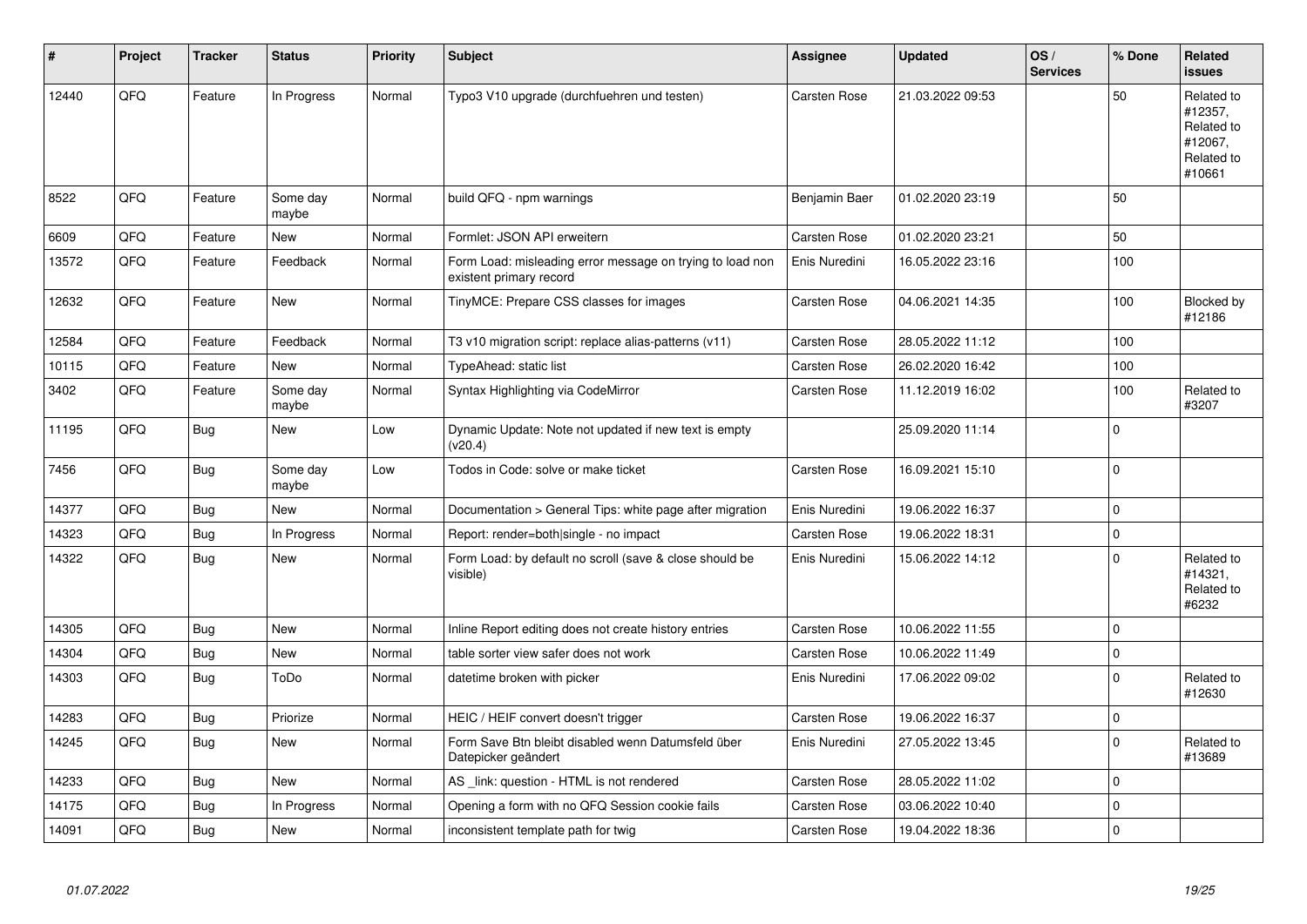| #     | Project | <b>Tracker</b> | <b>Status</b> | <b>Priority</b> | Subject                                                                                                                                             | <b>Assignee</b> | <b>Updated</b>   | OS/<br><b>Services</b> | % Done      | Related<br>issues                                |
|-------|---------|----------------|---------------|-----------------|-----------------------------------------------------------------------------------------------------------------------------------------------------|-----------------|------------------|------------------------|-------------|--------------------------------------------------|
| 14077 | QFQ     | <b>Bug</b>     | <b>New</b>    | Normal          | As _link: Attribute 'class' missing by r:1 and r:3 - but should<br>set                                                                              | Carsten Rose    | 28.05.2022 11:02 |                        | $\Omega$    | Related to<br>#5342.<br>Related to<br>#4343      |
| 13943 | QFQ     | <b>Bug</b>     | Priorize      | Normal          | unable to find formgroup                                                                                                                            | Enis Nuredini   | 28.05.2022 11:03 |                        | $\Omega$    |                                                  |
| 13899 | QFQ     | Bug            | ToDo          | Normal          | Selenium: zum laufen bringen                                                                                                                        | Enis Nuredini   | 25.03.2022 10:24 |                        | 0           |                                                  |
| 13767 | QFQ     | Bug            | Feedback      | Normal          | date/time-picker: required shows up/down button orange                                                                                              | Enis Nuredini   | 16.05.2022 23:16 |                        | 0           |                                                  |
| 13706 | QFQ     | Bug            | <b>New</b>    | Normal          | Wrong CheckType in FieldElement LastStatus of Form Cron                                                                                             | Carsten Rose    | 21.01.2022 18:20 |                        | $\mathbf 0$ |                                                  |
| 13689 | QFQ     | <b>Bug</b>     | New           | Normal          | Enter auf Eingabefeld mit ungültigem Wert führt zu blurry<br>Seite                                                                                  | Enis Nuredini   | 28.05.2022 10:53 |                        | $\mathbf 0$ | Related to<br>#14245, Has<br>duplicate<br>#11891 |
| 13659 | QFQ     | Bug            | <b>New</b>    | Normal          | wrong sanitize class applied to R-store                                                                                                             | Carsten Rose    | 15.01.2022 14:23 |                        | $\mathbf 0$ |                                                  |
| 13647 | QFQ     | <b>Bug</b>     | <b>New</b>    | Normal          | Autofocus funktioniert nicht auf Chrome                                                                                                             | Benjamin Baer   | 19.03.2022 17:44 |                        | $\mathbf 0$ |                                                  |
| 13592 | QFQ     | Bug            | New           | Normal          | QFQ Build Queue: das vergeben von Tags klappt nicht. Es<br>werden keine Releases gebaut.                                                            | Carsten Rose    | 19.03.2022 17:45 |                        | $\Omega$    |                                                  |
| 13528 | QFQ     | <b>Bug</b>     | <b>New</b>    | Normal          | qfq.io > releases: es wird kein neues Release angelegt                                                                                              | Benjamin Baer   | 19.03.2022 17:46 |                        | $\mathbf 0$ |                                                  |
| 13460 | QFQ     | <b>Bug</b>     | New           | Normal          | Doc: Password set/reset  password should not processed<br>with 'html encode'                                                                        | Carsten Rose    | 19.03.2022 17:46 |                        | 0           |                                                  |
| 13451 | QFQ     | <b>Bug</b>     | <b>New</b>    | Normal          | Character Counter / Max Character: Problem in Safari                                                                                                | Carsten Rose    | 15.04.2022 17:18 |                        | $\mathbf 0$ |                                                  |
| 13332 | QFQ     | <b>Bug</b>     | <b>New</b>    | Normal          | Multi Form: Required Felder werden visuell nicht markiert.                                                                                          | Carsten Rose    | 19.03.2022 17:47 |                        | 0           |                                                  |
| 13331 | QFQ     | <b>Bug</b>     | <b>New</b>    | Normal          | Multi Form: Clear Icon misplaced                                                                                                                    | Carsten Rose    | 19.03.2022 17:47 |                        | $\mathbf 0$ |                                                  |
| 12989 | QFQ     | Bug            | New           | Normal          | empty string does not trigger dynamic update                                                                                                        | Enis Nuredini   | 28.05.2022 11:09 |                        | $\mathbf 0$ |                                                  |
| 12716 | QFQ     | <b>Bug</b>     | <b>New</b>    | Normal          | template group: Pattern only applied to first instance                                                                                              | Carsten Rose    | 19.03.2022 17:47 |                        | $\mathbf 0$ |                                                  |
| 12714 | QFQ     | <b>Bug</b>     | <b>New</b>    | Normal          | Conversion of GIF to PDF broken when GIF contains Alpha.                                                                                            | Carsten Rose    | 19.03.2022 17:49 |                        | $\mathbf 0$ |                                                  |
| 12581 | QFQ     | <b>Bug</b>     | New           | Normal          | Form.forward=close: Record 'new' in new browser tab ><br>save (& close) >> Form is not reloaded with new created<br>record id and stays in mode=new | Carsten Rose    | 19.03.2022 17:48 |                        | 0           |                                                  |
| 12546 | QFQ     | <b>Bug</b>     | Feedback      | Normal          | Branch 'Development' - Unit Tests mit dirty workaround<br>angepasst                                                                                 | Carsten Rose    | 19.03.2022 17:48 |                        | 0           |                                                  |
| 12520 | QFQ     | <b>Bug</b>     | New           | Normal          | Switch FE User: still active even FE User session expired                                                                                           | Carsten Rose    | 19.03.2022 17:48 |                        | 0           |                                                  |
| 12512 | QFQ     | <b>Bug</b>     | New           | Normal          | Some MySQL Installation can't use 'stored procedures'                                                                                               | Carsten Rose    | 19.03.2022 17:48 |                        | $\pmb{0}$   |                                                  |
| 12327 | QFQ     | <b>Bug</b>     | New           | Normal          | Copy to clipboard: Glyphicon can not be changed                                                                                                     | Carsten Rose    | 27.12.2021 17:59 |                        | $\mathbf 0$ |                                                  |
| 12325 | QFQ     | Bug            | Priorize      | Normal          | MultiDB form.dbIndex not working for report syntax                                                                                                  | Carsten Rose    | 07.09.2021 13:37 |                        | $\Omega$    | Related to<br>#12145,<br>Related to<br>#12314    |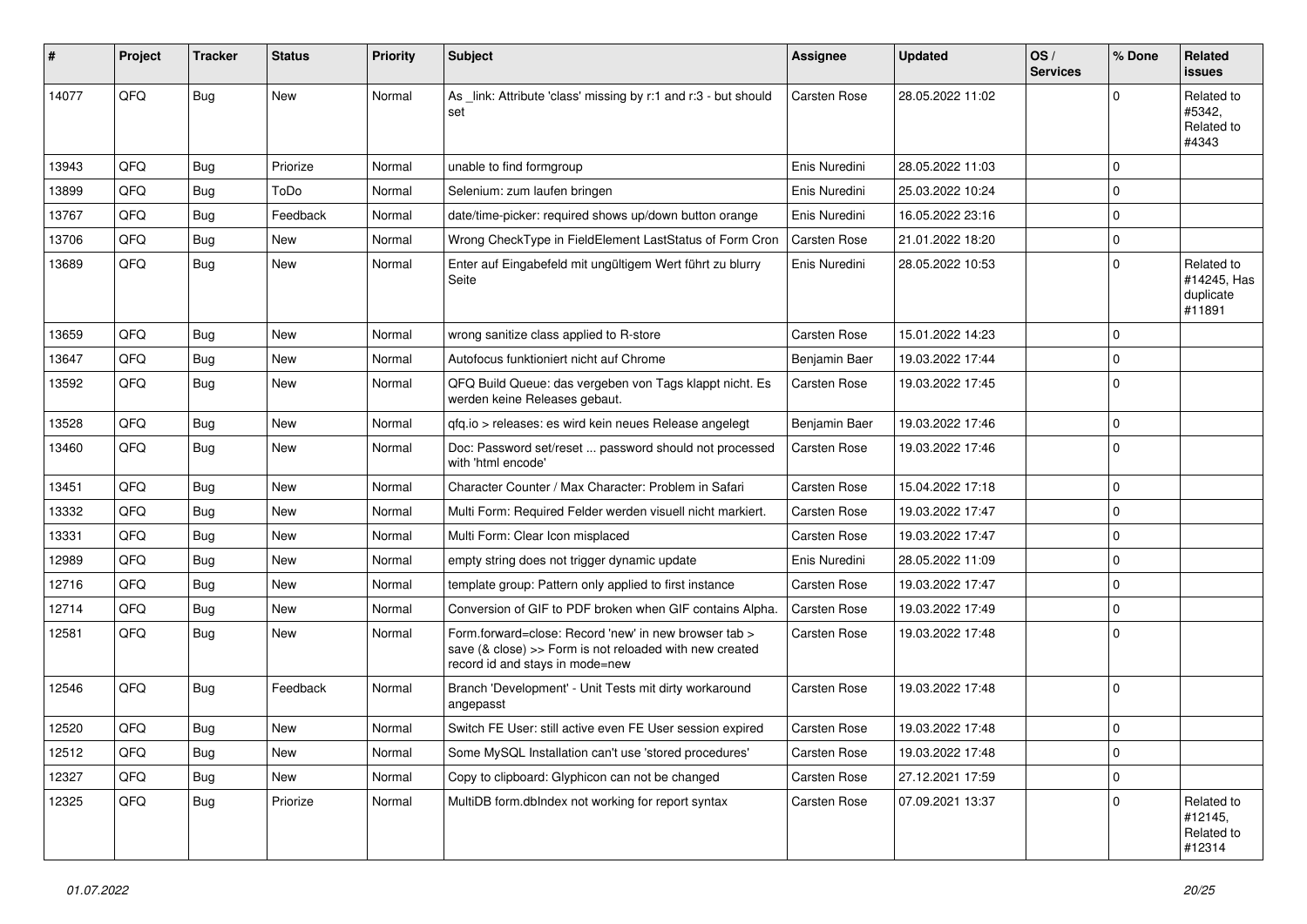| #     | Project | <b>Tracker</b> | <b>Status</b> | <b>Priority</b> | <b>Subject</b>                                                                      | Assignee            | <b>Updated</b>   | OS/<br><b>Services</b> | % Done      | Related<br><b>issues</b>                                                                                                       |
|-------|---------|----------------|---------------|-----------------|-------------------------------------------------------------------------------------|---------------------|------------------|------------------------|-------------|--------------------------------------------------------------------------------------------------------------------------------|
| 12187 | QFQ     | <b>Bug</b>     | <b>New</b>    | Normal          | Trigger FormAsFile() via Report: probably problem with multi<br>DB setup            | Carsten Rose        | 20.03.2021 21:20 |                        | $\mathbf 0$ |                                                                                                                                |
| 12133 | QFQ     | <b>Bug</b>     | New           | Normal          | NPM, phpSpreadSheet aktualisieren                                                   | Carsten Rose        | 15.03.2021 09:04 |                        | $\mathsf 0$ |                                                                                                                                |
| 12045 | QFQ     | <b>Bug</b>     | <b>New</b>    | Normal          | templateGroup afterSave FE: Aufruf ohne<br>sqlHonorFormElements funktioniert nicht  | Carsten Rose        | 18.02.2021 16:33 |                        | $\mathbf 0$ |                                                                                                                                |
| 12040 | QFQ     | Bug            | <b>New</b>    | Normal          | FE Mode 'hidden' für zwei FEs auf einer Zeile                                       | Carsten Rose        | 18.02.2021 10:13 |                        | $\mathbf 0$ |                                                                                                                                |
| 11752 | QFQ     | <b>Bug</b>     | New           | Normal          | checkbox renders multiple input elements with same name                             | Carsten Rose        | 17.12.2020 14:58 |                        | $\mathbf 0$ | Related to<br>#11750                                                                                                           |
| 11715 | QFQ     | Bug            | <b>New</b>    | Normal          | acceptZeroAsRequired and requiredOffButMark do not<br>coincide                      |                     | 08.12.2020 12:13 |                        | $\mathbf 0$ |                                                                                                                                |
| 11695 | QFQ     | Bug            | <b>New</b>    | Normal          | MultiForm required FE Error                                                         | Carsten Rose        | 04.12.2020 13:34 |                        | $\mathbf 0$ |                                                                                                                                |
| 11668 | QFQ     | Bug            | New           | Normal          | Play function.sql - problem with mysql                                              | Carsten Rose        | 03.05.2021 20:48 |                        | $\mathbf 0$ |                                                                                                                                |
| 11667 | QFQ     | Bug            | <b>New</b>    | Normal          | MySQL mariadb-server-10.3: Incorrect datetime value                                 | Carsten Rose        | 03.05.2021 20:48 |                        | $\mathbf 0$ |                                                                                                                                |
| 11522 | QFQ     | <b>Bug</b>     | <b>New</b>    | Normal          | Aus/Einblenden von Reitern                                                          |                     | 13.11.2020 14:58 |                        | $\pmb{0}$   |                                                                                                                                |
| 11517 | QFQ     | <b>Bug</b>     | In Progress   | Normal          | extraButtonInfo Broken for multiple FormElements                                    | Carsten Rose        | 12.05.2022 13:12 |                        | $\mathbf 0$ | Related to<br>#7890,<br>Related to<br>#3811, Has<br>duplicate<br>#10905, Has<br>duplicate<br>#10553, Has<br>duplicate<br>#6779 |
| 11347 | QFQ     | <b>Bug</b>     | Feedback      | Normal          | If Bedingungen funktionieren nicht korrekt                                          | Christoph Fuchs     | 21.03.2021 20:37 |                        | $\mathbf 0$ |                                                                                                                                |
| 11239 | QFQ     | Bug            | <b>New</b>    | Normal          | Radiobutton (plain): horizontales Rendern abhängig vom<br>Datentyp in der Datenbank | Carsten Rose        | 30.09.2020 18:37 |                        | $\mathbf 0$ |                                                                                                                                |
| 10937 | QFQ     | Bug            | <b>New</b>    | Normal          | Fehler mit abhängigen Select- Feldern beim Positionieren                            | Carsten Rose        | 12.11.2020 23:45 |                        | $\mathbf 0$ |                                                                                                                                |
| 10890 | QFQ     | <b>Bug</b>     | <b>New</b>    | Normal          | AutoCron hangs                                                                      |                     | 20.07.2020 13:56 |                        | $\mathbf 0$ |                                                                                                                                |
| 10759 | QFQ     | Bug            | <b>New</b>    | Normal          | emptyMeansNull - Feld falsch aktualisiert                                           |                     | 12.11.2020 23:45 |                        | $\mathbf 0$ |                                                                                                                                |
| 10704 | QFQ     | Bug            | <b>New</b>    | Normal          | wkhtml problem rendering fullCalendar.js / fabric.js >><br>successor: puppeteer     | Carsten Rose        | 12.11.2020 23:45 |                        | $\Omega$    | Related to<br>#5024,<br>Related to<br>#4650.<br>Related to<br>#10715                                                           |
| 10661 | QFQ     | <b>Bug</b>     | In Progress   | Normal          | Typo3 Warnungen                                                                     | <b>Carsten Rose</b> | 07.09.2021 13:23 |                        | $\Omega$    | Related to<br>#12440                                                                                                           |
| 10658 | QFQ     | Bug            | <b>New</b>    | Normal          | processReadOnly broken                                                              | Carsten Rose        | 27.05.2020 17:55 |                        | $\mathbf 0$ |                                                                                                                                |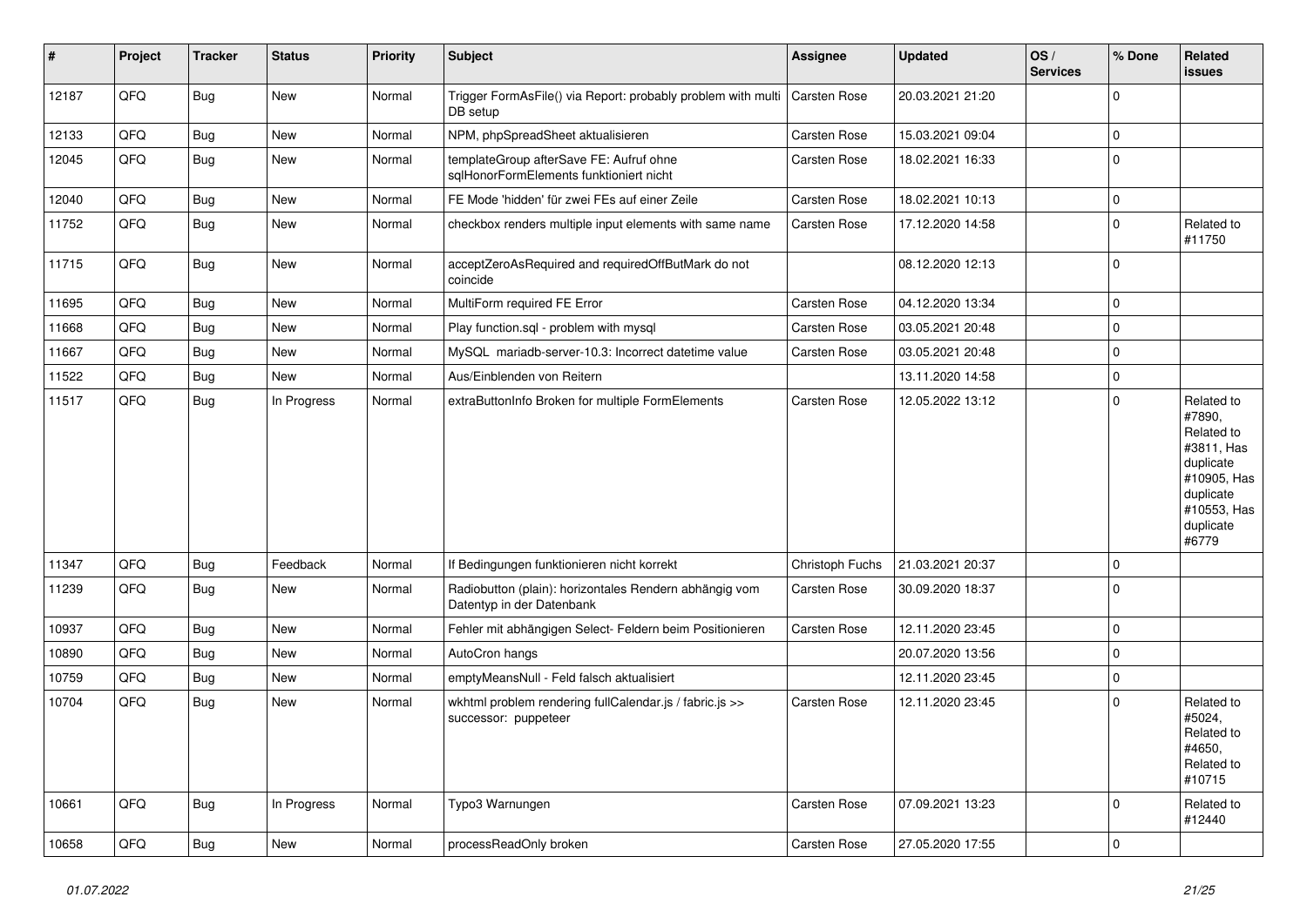| #     | Project | <b>Tracker</b> | <b>Status</b>     | <b>Priority</b> | Subject                                                                                                  | Assignee            | <b>Updated</b>   | OS/<br><b>Services</b> | % Done      | Related<br>issues                                                       |
|-------|---------|----------------|-------------------|-----------------|----------------------------------------------------------------------------------------------------------|---------------------|------------------|------------------------|-------------|-------------------------------------------------------------------------|
| 10588 | QFQ     | Bug            | New               | Normal          | typeahed Tag: Doku anpassen                                                                              | Carsten Rose        | 12.11.2020 23:45 |                        | $\Omega$    |                                                                         |
| 10324 | QFQ     | <b>Bug</b>     | New               | Normal          | Excel Export mit Template funktioniert nur, wenn Template<br>vor uid kommt                               |                     | 30.03.2020 11:20 |                        | 0           | Related to<br>#10257                                                    |
| 10322 | QFQ     | <b>Bug</b>     | New               | Normal          | FormElement / Radio: missing column 'enum' >> FE not<br>reported                                         | Carsten Rose        | 07.05.2020 09:37 |                        | $\Omega$    |                                                                         |
| 10082 | QFQ     | Bug            | New               | Normal          | FE.type=SELECT - 'sanatize' Class                                                                        | Carsten Rose        | 07.05.2020 09:36 |                        | $\mathbf 0$ | Related to<br>#10081                                                    |
| 9975  | QFQ     | <b>Bug</b>     | Priorize          | Normal          | Dropdown Menu: 'r:3' broken                                                                              | <b>Carsten Rose</b> | 01.02.2020 10:13 |                        | $\Omega$    |                                                                         |
| 9958  | QFQ     | <b>Bug</b>     | Priorize          | Normal          | Broken subrecord query: no error message                                                                 | <b>Carsten Rose</b> | 05.02.2021 15:15 |                        | $\mathbf 0$ |                                                                         |
| 9947  | QFQ     | Bug            | Priorize          | Normal          | Unwanted error message if missing 'typeAheadSqlPrefetch'                                                 | Carsten Rose        | 01.02.2020 10:13 |                        | $\mathbf 0$ |                                                                         |
| 9898  | QFQ     | <b>Bug</b>     | Feedback          | Normal          | Formular trotz Timeout gespeichert                                                                       | Benjamin Baer       | 01.02.2020 15:56 |                        | $\mathbf 0$ |                                                                         |
| 9862  | QFQ     | <b>Bug</b>     | Priorize          | Normal          | Failed writing to sql mail qfq.log should throw an exception                                             | Carsten Rose        | 01.02.2020 10:13 |                        | $\mathbf 0$ |                                                                         |
| 9855  | QFQ     | <b>Bug</b>     | <b>New</b>        | Normal          | <b>Required Check</b>                                                                                    |                     | 01.02.2020 15:56 |                        | $\mathbf 0$ |                                                                         |
| 9834  | QFQ     | <b>Bug</b>     | Priorize          | Normal          | Input elements with tag 'disabled' are missing on<br>form-submit: server option 'processReadOnly' broken | Carsten Rose        | 07.12.2021 16:43 |                        | $\Omega$    | Related to<br>#9691,<br>Related to<br>#5305, Has<br>duplicate<br>#12331 |
| 9783  | QFQ     | <b>Bug</b>     | <b>New</b>        | Normal          | Email with special characters                                                                            | Carsten Rose        | 01.02.2020 23:22 |                        | $\mathbf 0$ |                                                                         |
| 9773  | QFQ     | Bug            | New               | Normal          | form.parameter.formModeGlobal=requiredOff                                                                | Carsten Rose        | 01.02.2020 15:56 |                        | 0           |                                                                         |
| 9669  | QFQ     | Bug            | Some day<br>maybe | Normal          | Checkbox / Template Group: radio/checkbox visible broken<br>after 'add'                                  | Carsten Rose        | 16.06.2021 13:47 |                        | $\mathbf 0$ | Related to<br>#8091                                                     |
| 9535  | QFQ     | <b>Bug</b>     | Feedback          | Normal          | Report:  AS '_vertical' - column to wide - vertical >> rot45,<br>rot <sub>90</sub>                       | Benjamin Baer       | 01.02.2020 15:56 |                        | $\Omega$    |                                                                         |
| 9533  | QFQ     | <b>Bug</b>     | New               | Normal          | FE.type=upload: Check in 'beforeSave' if upload is given                                                 | Carsten Rose        | 01.02.2020 23:22 |                        | 0           | Related to<br>#11523                                                    |
| 9317  | QFQ     | Bug            | <b>New</b>        | Normal          | FE.type=note: with dynamic show/hidden an empty label<br>causes trouble                                  | Carsten Rose        | 01.02.2020 23:22 |                        | $\mathbf 0$ |                                                                         |
| 9281  | QFQ     | Bug            | Some day<br>maybe | Normal          | Allow STRICT_TRANS_TABLES                                                                                | Carsten Rose        | 02.01.2021 18:43 |                        | $\Omega$    |                                                                         |
| 9177  | QFQ     | Bug            | New               | Normal          | Bug? QFQ tries to save an action FE, which has real<br>existing column name                              | Carsten Rose        | 01.02.2020 23:22 |                        | 0           |                                                                         |
| 9127  | QFQ     | Bug            | New               | Normal          | Error Message: change 'roll over' color - text not readable                                              | Carsten Rose        | 01.02.2020 23:22 |                        | $\mathbf 0$ |                                                                         |
| 9126  | QFQ     | <b>Bug</b>     | Some day<br>maybe | Normal          | hidden Form elements are present in page source                                                          |                     | 02.01.2021 18:41 |                        | $\mathbf 0$ |                                                                         |
| 9077  | QFQ     | <b>Bug</b>     | New               | Normal          | typeAheadSql: report broken SQL                                                                          | Carsten Rose        | 29.06.2022 22:35 |                        | $\mathbf 0$ | Related to<br>#4018                                                     |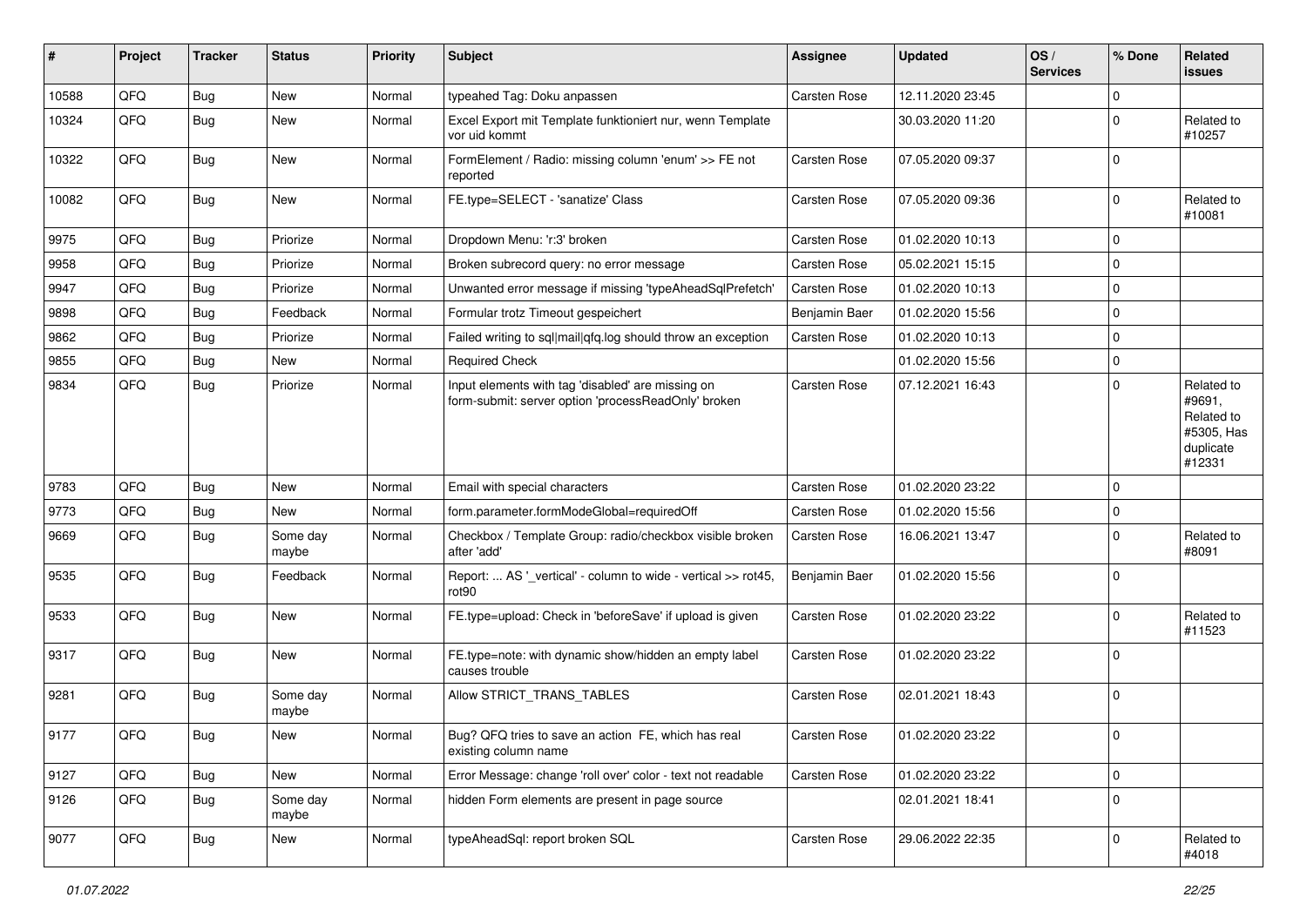| ∦    | Project | <b>Tracker</b> | <b>Status</b>     | <b>Priority</b> | <b>Subject</b>                                                                                        | Assignee            | <b>Updated</b>   | OS/<br><b>Services</b> | % Done      | Related<br><b>issues</b> |
|------|---------|----------------|-------------------|-----------------|-------------------------------------------------------------------------------------------------------|---------------------|------------------|------------------------|-------------|--------------------------|
| 9024 | QFQ     | <b>Bug</b>     | Some day<br>maybe | Normal          | QFQ Einarbeitung                                                                                      |                     | 01.02.2020 15:56 |                        | $\Omega$    |                          |
| 9020 | QFQ     | <b>Bug</b>     | Some day<br>maybe | Normal          | radio mit buttonClass und dynamicUpdate lassen sich nicht<br>kombinieren                              |                     | 11.12.2019 16:01 |                        | $\Omega$    |                          |
| 9013 | QFQ     | <b>Bug</b>     | New               | Normal          | Error in Twig template not handled                                                                    | Carsten Rose        | 20.10.2021 13:43 |                        | 0           |                          |
| 8316 | QFQ     | <b>Bug</b>     | Feedback          | Normal          | Documentation/Behaviour for Nested Queries and<br>Record-Store confusing                              | Nicola Chiapolini   | 20.11.2019 09:14 |                        | $\Omega$    |                          |
| 8106 | QFQ     | <b>Bug</b>     | Some day<br>maybe | Normal          | Dynamic Update: Feld kann nicht auf empty zurückgesetzt<br>werden                                     | Carsten Rose        | 11.12.2019 16:01 |                        | $\Omega$    |                          |
| 8049 | QFQ     | <b>Bug</b>     | New               | Normal          | FE.type=note, column 'value': text moves some pixel to top<br>after save                              | <b>Carsten Rose</b> | 01.02.2020 23:22 |                        | $\Omega$    |                          |
| 8037 | QFQ     | <b>Bug</b>     | Priorize          | Normal          | FE.type=upload (advanced mode): {{slaveId:V}} missing<br>during dynamic update                        | Carsten Rose        | 01.02.2020 10:13 |                        | $\Omega$    |                          |
| 7890 | QFQ     | <b>Bug</b>     | New               | Normal          | FormElement 'required': extraButtonInfo not aligned                                                   | <b>Carsten Rose</b> | 11.06.2021 21:17 |                        | $\Omega$    | Related to<br>#11517     |
| 7795 | QFQ     | Bug            | <b>New</b>        | Normal          | Readonly Form: Typeahead-Felder                                                                       | Carsten Rose        | 01.02.2020 23:22 |                        | $\Omega$    | Related to<br>#10640     |
| 7685 | QFQ     | <b>Bug</b>     | <b>New</b>        | Normal          | Open FormElement from QFQ error message and save<br>modified record: error about missing {{formId:F}} | Carsten Rose        | 01.02.2020 23:22 |                        | $\Omega$    |                          |
| 7656 | QFQ     | <b>Bug</b>     | Priorize          | Normal          | FE with required, 'pattern' and 'extraButtonLock': always<br>complain about missing value             | Carsten Rose        | 01.02.2020 10:13 |                        | $\Omega$    |                          |
| 7616 | QFQ     | Bug            | Priorize          | Normal          | Selectlist with Enum & Dynamic Update                                                                 | Carsten Rose        | 01.02.2020 10:13 |                        | $\Omega$    |                          |
| 7574 | QFQ     | Bug            | <b>New</b>        | Normal          | Substitute error: form element not reported / dont parse<br>Form.note                                 | <b>Carsten Rose</b> | 01.02.2020 23:21 |                        | $\Omega$    |                          |
| 7547 | QFQ     | <b>Bug</b>     | New               | Normal          | Error Message in afterSave: wrong parameter column<br>reported                                        | <b>Carsten Rose</b> | 01.02.2020 23:22 |                        | $\Omega$    |                          |
| 7524 | QFQ     | Bug            | New               | Normal          | QFQ throws a 'General Error' if 'fileadmin/protected/log/' is<br>not writeable                        | <b>Carsten Rose</b> | 01.02.2020 23:22 |                        | $\Omega$    |                          |
| 7513 | QFQ     | Bug            | New               | Normal          | Radios not correct aligned                                                                            | <b>Carsten Rose</b> | 01.02.2020 23:22 |                        | $\Omega$    |                          |
| 7512 | QFQ     | <b>Bug</b>     | New               | Normal          | FE: inputType=number >> 'pattern' is not respected                                                    | Carsten Rose        | 01.02.2020 23:22 |                        | $\Omega$    |                          |
| 7402 | QFQ     | <b>Bug</b>     | Some day<br>maybe | Normal          | thumbnail cache: outdated picture when permission denied<br>and permission resolved.                  |                     | 01.02.2020 23:20 |                        | $\Omega$    |                          |
| 7281 | QFQ     | Bug            | Some day<br>maybe | Normal          | Subrecords: on large screen separator line too short                                                  |                     | 01.02.2020 23:19 |                        | $\Omega$    |                          |
| 7261 | QFQ     | Bug            | New               | Normal          | Report pathFilename for user without path, only the filename                                          | <b>Carsten Rose</b> | 01.02.2020 23:21 |                        | $\mathbf 0$ |                          |
| 7219 | QFQ     | <b>Bug</b>     | New               | Normal          | typeSheadSql / typeAheadSqlPrefetch: change to curly<br>braces                                        | <b>Carsten Rose</b> | 01.02.2020 23:21 |                        | $\Omega$    |                          |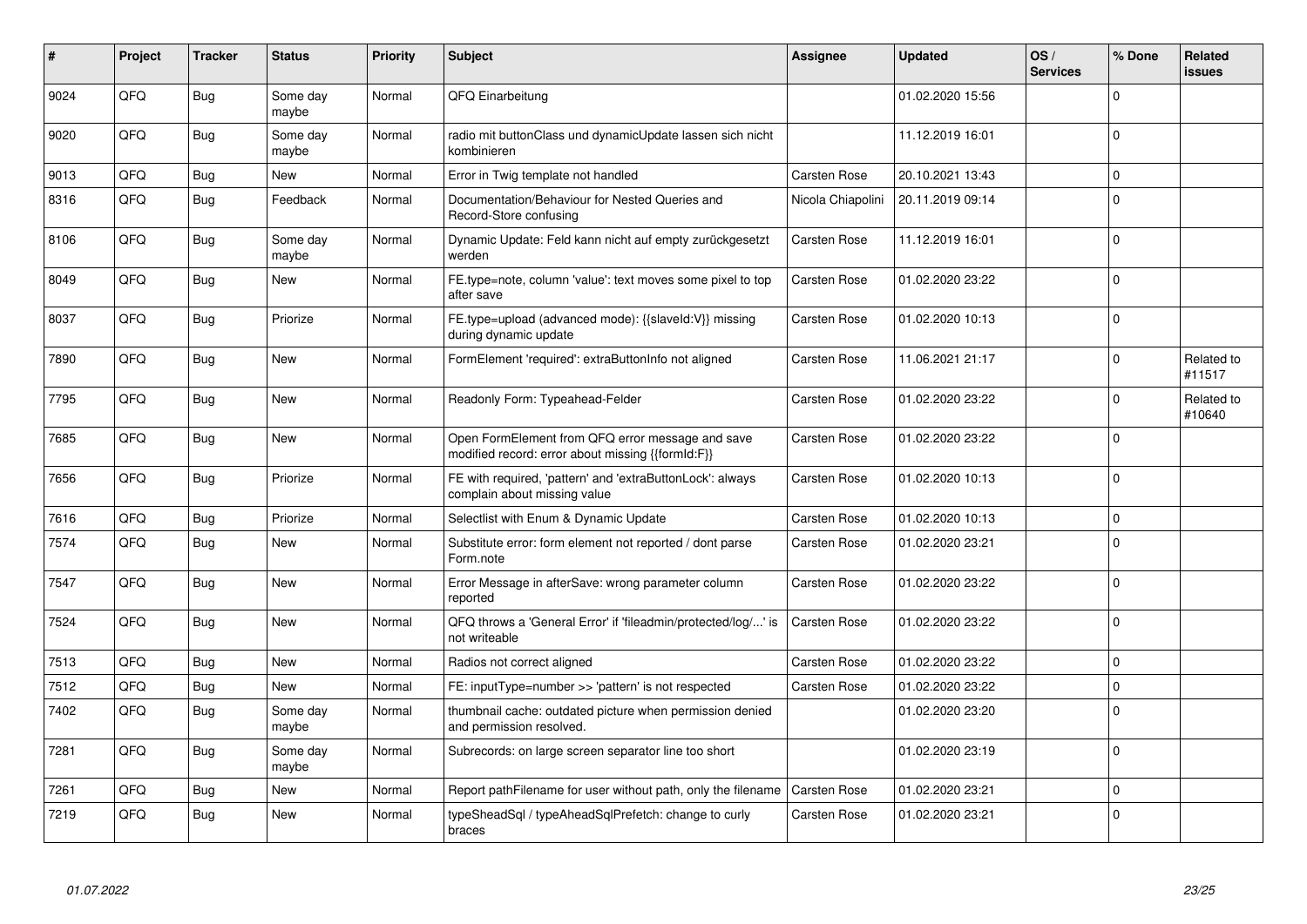| ∦    | Project | <b>Tracker</b> | <b>Status</b>     | <b>Priority</b> | Subject                                                                                                              | Assignee      | <b>Updated</b>   | OS/<br><b>Services</b> | % Done      | Related<br>issues                              |
|------|---------|----------------|-------------------|-----------------|----------------------------------------------------------------------------------------------------------------------|---------------|------------------|------------------------|-------------|------------------------------------------------|
| 7101 | QFQ     | <b>Bug</b>     | Some day<br>maybe | Normal          | 'form' in SIP and 'report' - breaks                                                                                  |               | 01.02.2020 23:20 |                        | $\Omega$    |                                                |
| 7014 | QFQ     | Bug            | New               | Normal          | Sending invalid emails succeeds when<br>debug.redirectAllMailTo is set                                               | Carsten Rose  | 01.02.2020 23:21 |                        | $\Omega$    |                                                |
| 7002 | QFQ     | <b>Bug</b>     | <b>New</b>        | Normal          | Dynamic Update: row does not disappear / appear                                                                      | Carsten Rose  | 01.02.2020 23:22 |                        | $\Omega$    |                                                |
| 6912 | QFQ     | Bug            | New               | Normal          | error Message Var 'deadline' already set in SIP - in Form<br>with FE.value={{deadline:R:::{{deadlinePeriod:Y}}}}     | Carsten Rose  | 01.02.2020 23:21 |                        | $\Omega$    |                                                |
| 6677 | QFQ     | <b>Bug</b>     | <b>New</b>        | Normal          | Error message FE Action Element: no/wrong FE reference<br>who cause the problem.                                     | Carsten Rose  | 01.02.2020 23:21 |                        | $\Omega$    |                                                |
| 6574 | QFQ     | <b>Bug</b>     | Priorize          | Normal          | qfq.log: Fehlermeldung wurde angezeigt, aber nicht geloggt                                                           | Carsten Rose  | 01.02.2020 10:13 |                        | $\mathbf 0$ |                                                |
| 6566 | QFQ     | Bug            | Priorize          | Normal          | Link Function 'delete': provided parameter missing on page<br>reload                                                 | Benjamin Baer | 03.01.2022 08:08 |                        | $\Omega$    |                                                |
| 6483 | QFQ     | <b>Bug</b>     | <b>New</b>        | Normal          | R Store funktioniert nicht bei 'Report Notation' im FE                                                               | Carsten Rose  | 01.02.2020 23:21 |                        | $\mathbf 0$ |                                                |
| 6462 | QFQ     | Bug            | New               | Normal          | File Upload: Nutzlose Fehlermeldung wenn Datei zu gross                                                              | Carsten Rose  | 01.02.2020 23:21 |                        | $\Omega$    | Related to<br>#6139                            |
| 6140 | QFQ     | <b>Bug</b>     | Priorize          | Normal          | QFQ DnD Sort: Locked fields                                                                                          | Benjamin Baer | 21.03.2022 09:56 |                        | $\Omega$    |                                                |
| 5991 | QFQ     | Bug            | Some day<br>maybe | Normal          | URLs with ' ' or long parameter are problematic                                                                      | Carsten Rose  | 01.02.2020 23:19 |                        | $\Omega$    |                                                |
| 5877 | QFQ     | Bug            | Some day<br>maybe | Normal          | FE.type=note:bsColumn strange behaviour                                                                              |               | 01.02.2020 23:19 |                        | $\Omega$    |                                                |
| 5768 | QFQ     | <b>Bug</b>     | Some day<br>maybe | Normal          | '{{pageLanguage:T}}' missing if QFQ is called via api                                                                | Carsten Rose  | 01.02.2020 23:19 |                        | $\Omega$    |                                                |
| 5706 | QFQ     | <b>Bug</b>     | Some day<br>maybe | Normal          | upload: fileDestination needs to be sanatized                                                                        | Carsten Rose  | 01.02.2020 23:19 |                        | $\Omega$    |                                                |
| 5576 | QFQ     | <b>Bug</b>     | New               | Normal          | Using MySQL 'DROP' requires privilege - wich is not really<br>necessary.                                             | Carsten Rose  | 01.02.2020 23:21 |                        | $\mathbf 0$ |                                                |
| 5559 | QFQ     | <b>Bug</b>     | <b>New</b>        | Normal          | FE.type = Upload: 'accept' might contain variables                                                                   | Carsten Rose  | 11.05.2020 21:23 |                        | $\Omega$    |                                                |
| 5557 | QFQ     | Bug            | Some day<br>maybe | Normal          | Form load: STORE RECORD filled, but should be empty                                                                  | Carsten Rose  | 01.02.2020 23:19 |                        | $\mathbf 0$ |                                                |
| 5305 | QFQ     | Bug            | <b>New</b>        | Normal          | Upload FormElement: nicht disabled by readonly Form                                                                  | Carsten Rose  | 16.06.2021 13:43 |                        | $\Omega$    | Related to<br>#9347,<br>Related to<br>#9834    |
| 5021 | QFQ     | <b>Bug</b>     | Some day<br>maybe | Normal          | FE.typ=extra - during save displays error 'datum2' already<br>filled in STORE SIP - the value is stored nevertheless | Carsten Rose  | 01.02.2020 23:19 |                        | $\mathbf 0$ | Related to<br>#3875                            |
| 4771 | QFQ     | <b>Bug</b>     | Some day<br>maybe | Normal          | qfq: select-down-values empty after save (edit-form for<br>program administrators)                                   | Carsten Rose  | 01.02.2020 23:20 |                        | $\mathbf 0$ | Related to<br>#4549, Has<br>duplicate<br>#4282 |